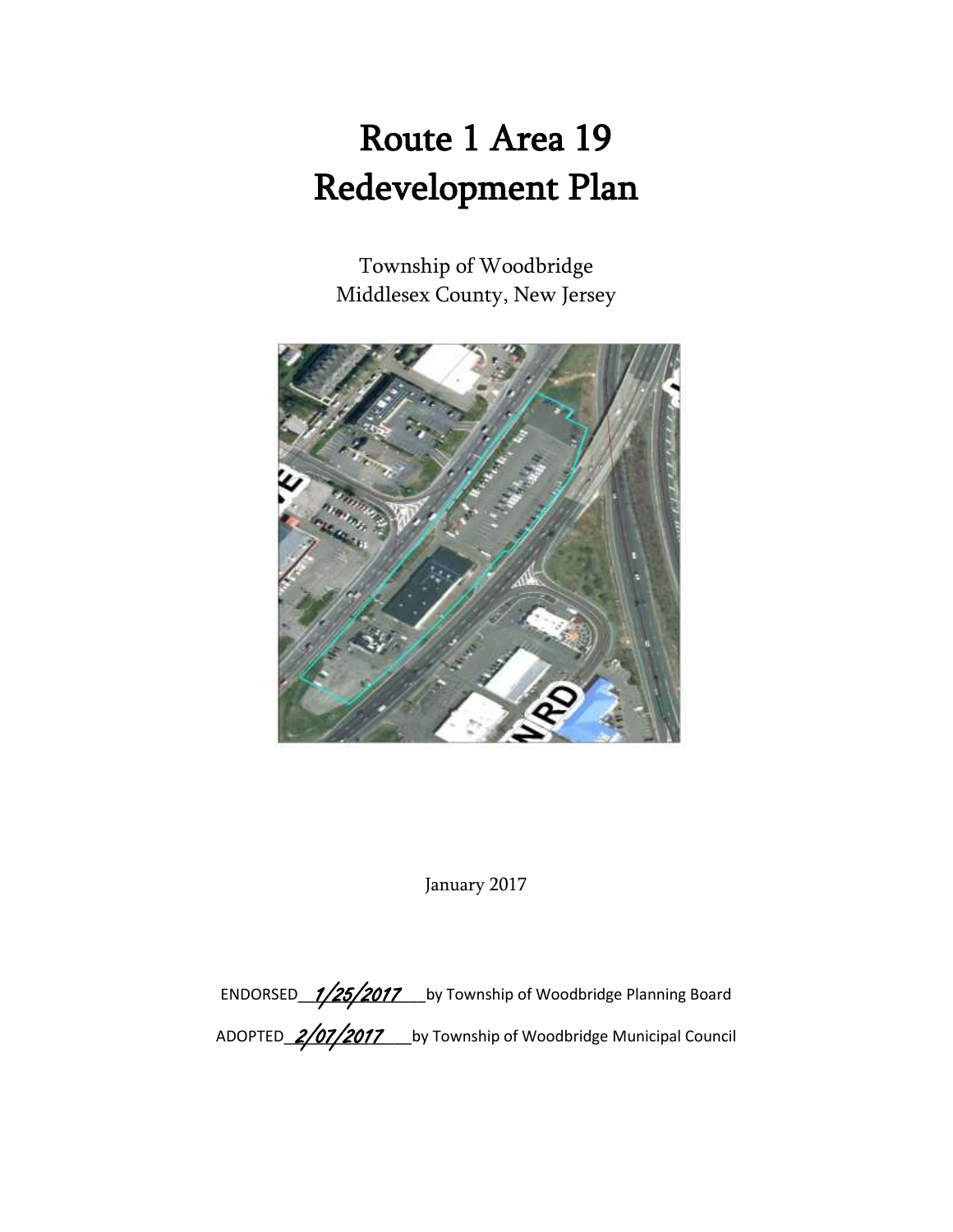## Route 1, Area 19 Redevelopment Plan

Township of Woodbridge



Prepared by Woodbridge Township Department of Planning & Development

> Marta E. Lefsky, A.I.C.P., P.P. License No. 05177

\_\_\_\_\_\_\_\_\_\_\_\_\_\_\_\_\_\_\_\_\_\_\_\_\_\_\_\_\_\_\_

Eric Griffith, A.I.C.P., P.P. License No. 33LI00622200

\_\_\_\_\_\_\_\_\_\_\_\_\_\_\_\_\_\_\_\_\_\_\_\_\_\_\_\_\_\_

Chris Kesici, A.I.C.P., P.P. License No. 33LI00618600

\_\_\_\_\_\_\_\_\_\_\_\_\_\_\_\_\_\_\_\_\_\_\_\_\_\_\_\_\_\_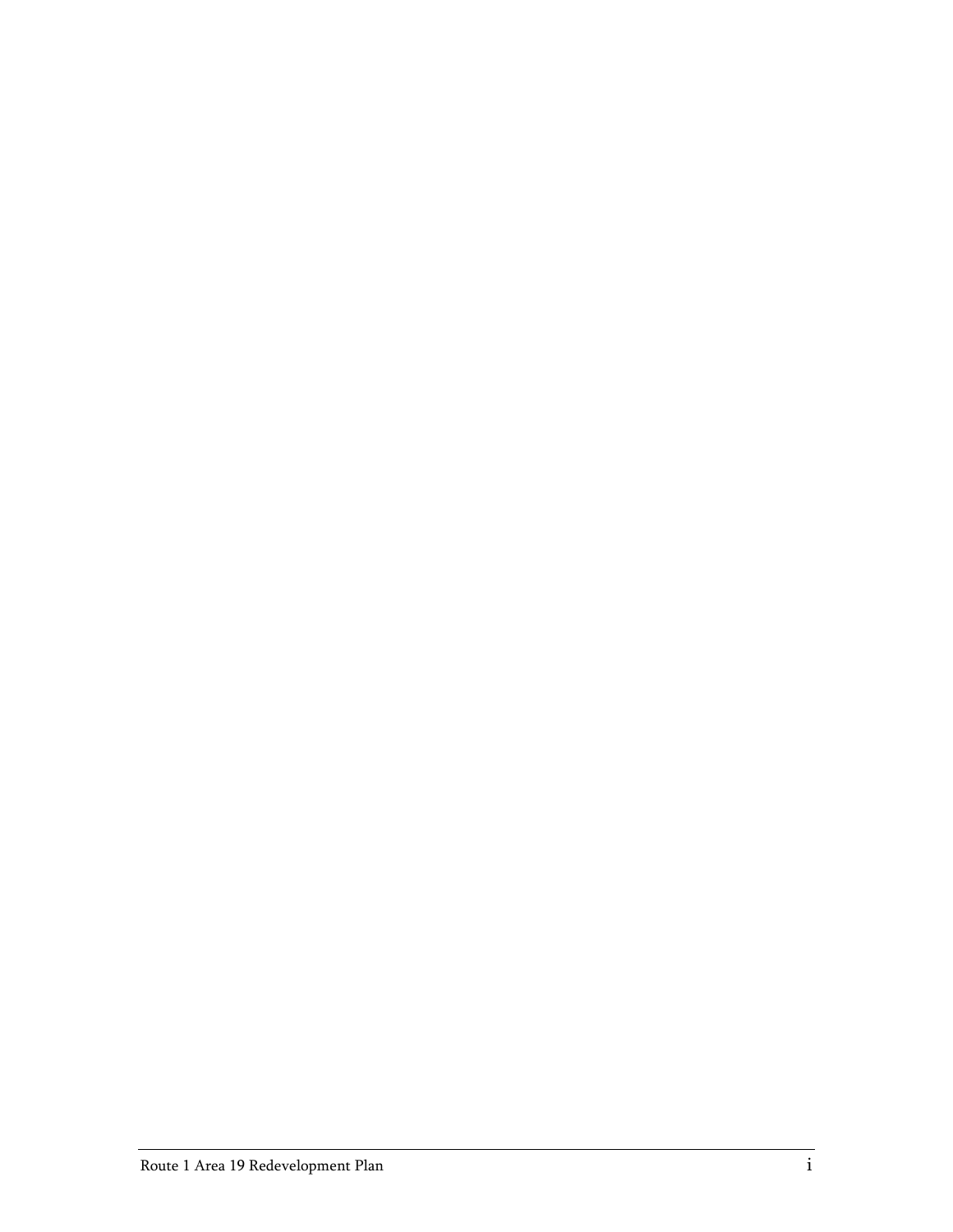## Table of Contents

| II. ROUTE 1 AREA 19 REDEVELOPMENT AREA ZONING STANDARDS 10 |  |
|------------------------------------------------------------|--|
|                                                            |  |
|                                                            |  |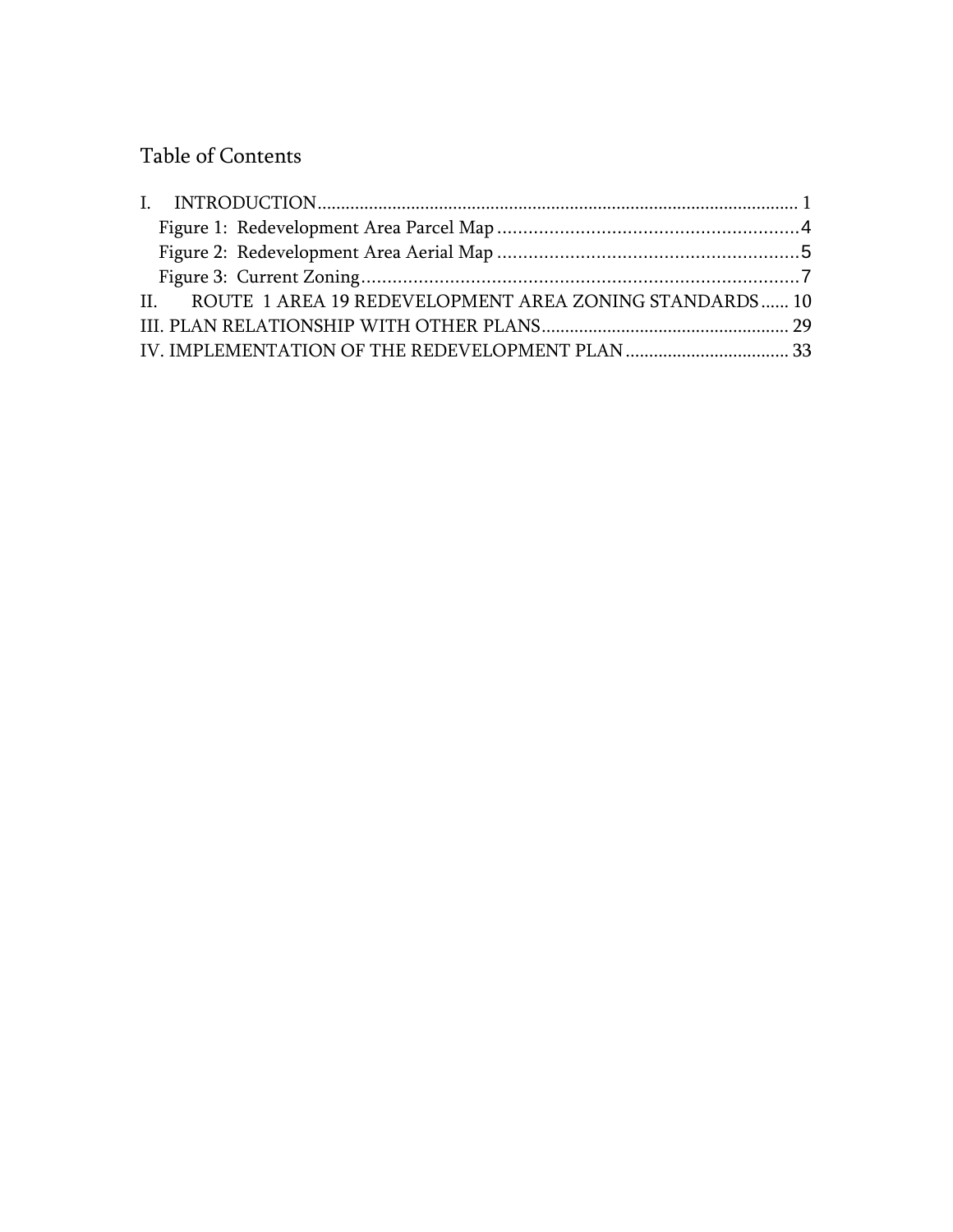## <span id="page-4-0"></span>I. INTRODUCTION

This Redevelopment Plan represents an opportunity to improve and better utilize commercial space along Route 1 in the Iselin section of Woodbridge Township. This plan will foster the transformation of the property into a productive commercial use along this heavily traveled stretch of Route 1 North and South. This noncondemnation Redevelopment Area should be a highly desirable location for business to thrive.

The redevelopment of the Route 1 Area 19 Area presents unique challenges. This area is currently in the Route One Corridor Redevelopment Area. In response to the physical and economic conditions along the Route One Corridor the, the Township Council requested that the Planning Board evaluate that certain properties at that intersection as an "area in need of redevelopment" on August 4, 1998, April 6, 1999, and August 3 1999. The Council concluded that the Area did meet the criteria to be designated as "area in need of redevelopment" on November 3, 1999 and adopted the Route One Corridor Redevelopment Plan for said Area.

The redevelopment of the Route One Corridor has continued over the years with new redevelopment plans adopted along Route 1. These areas include Route 1 Area 1, Route 1 Area 2, Route One Area 7, and Route 1 Area 15, Route 1 Area 16, Route 1 Area 17 and Route 1 Area 18. This Redevelopment Plan is in furtherance of redevelopment efforts along Route 1.

## STATUTORY REQUIREMENTS

According to the Local Redevelopment and Housing Law (N.J.S.A. 40:A 12A-1, et. seq.) the Redevelopment Plan shall include an outline for the planning, development, redevelopment or rehabilitation of the project area sufficient to indicate:

- Its relationship to definitive local objectives as to appropriate land uses, density of population and improved traffic and public transportation, public utilities, recreational and community facilities and other public improvements;
- Proposed land uses and building requirements in the project area;
- Adequate provision for the temporary and permanent relocation as necessary of residents in the project area, including an estimate of the extent to which decent, safe, and sanitary dwelling units, affordable to displaced residents will be available in the existing local housing market;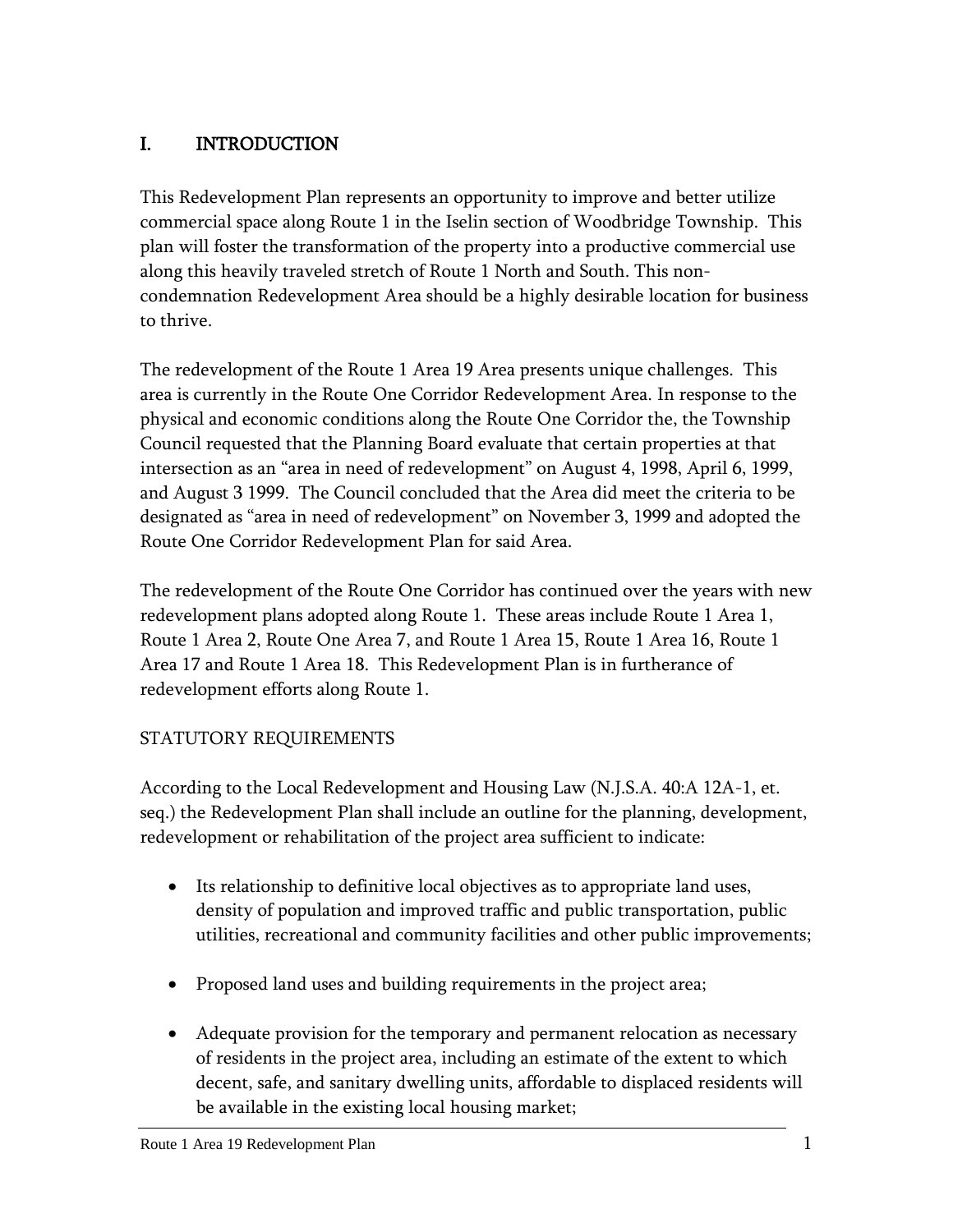- An identification of any property within the Redevelopment Area proposed to be acquired in accordance with Redevelopment Plan;
- Any significant relationship of the Redevelopment Plans to:

A) The Master Plans of contiguous municipalities;

B) The Master Plan of the County in which the municipality is located; and;

C) The State Development and Redevelopment Plans adopted pursuant to the "State Planning Act."

## PLANNING CONTEXT

The Township of Woodbridge is 24.2 square miles in size and located in northeastern Middlesex County. The Township of Woodbridge is bordered by Clark Township, the City of Rahway, the City of Linden, and Union County to the north; the Borough of Carteret, the Arthur Kill and the City of Perth Amboy to the east; the Raritan River to the south; and Edison Township to the west.

The Iselin section of the Township is generally bound by Edison Township to the west, Colonia to the north, Menlo Park Terrace and Woodbridge to the south, and Avenel to the east. The Iselin section of the Township consists of mostly residential neighborhoods, commercial uses along Route 1 and Route 27, and the Metropark Rail Station and its nearby office areas. The subject property is located along Route 1.

The Route 1 Area 19 Area is located on the center island of Route 1 in Iselin. The Area consists of one (1) parcel, having frontage on both Route 1 North and South. The Iselin section of the Township is generally bound by Edison Township to the west, Colonia to the north, Menlo Park Terrace and Woodbridge to the south, and Avenel to the east. The Iselin section of the Township consists of mostly residential neighborhoods, commercial uses along Route 1 and Route 27, and the Metropark Rail Station and its nearby office areas. The subject property is located in an office area near Metropark.

The Route 1 Area Route 19 is located along Route 1 in Iselin. The property sits on a center island and can be accessed from Route 1 North and South. It is located North of Green Street and South of Route 35. The Area consists of one (1) parcel, having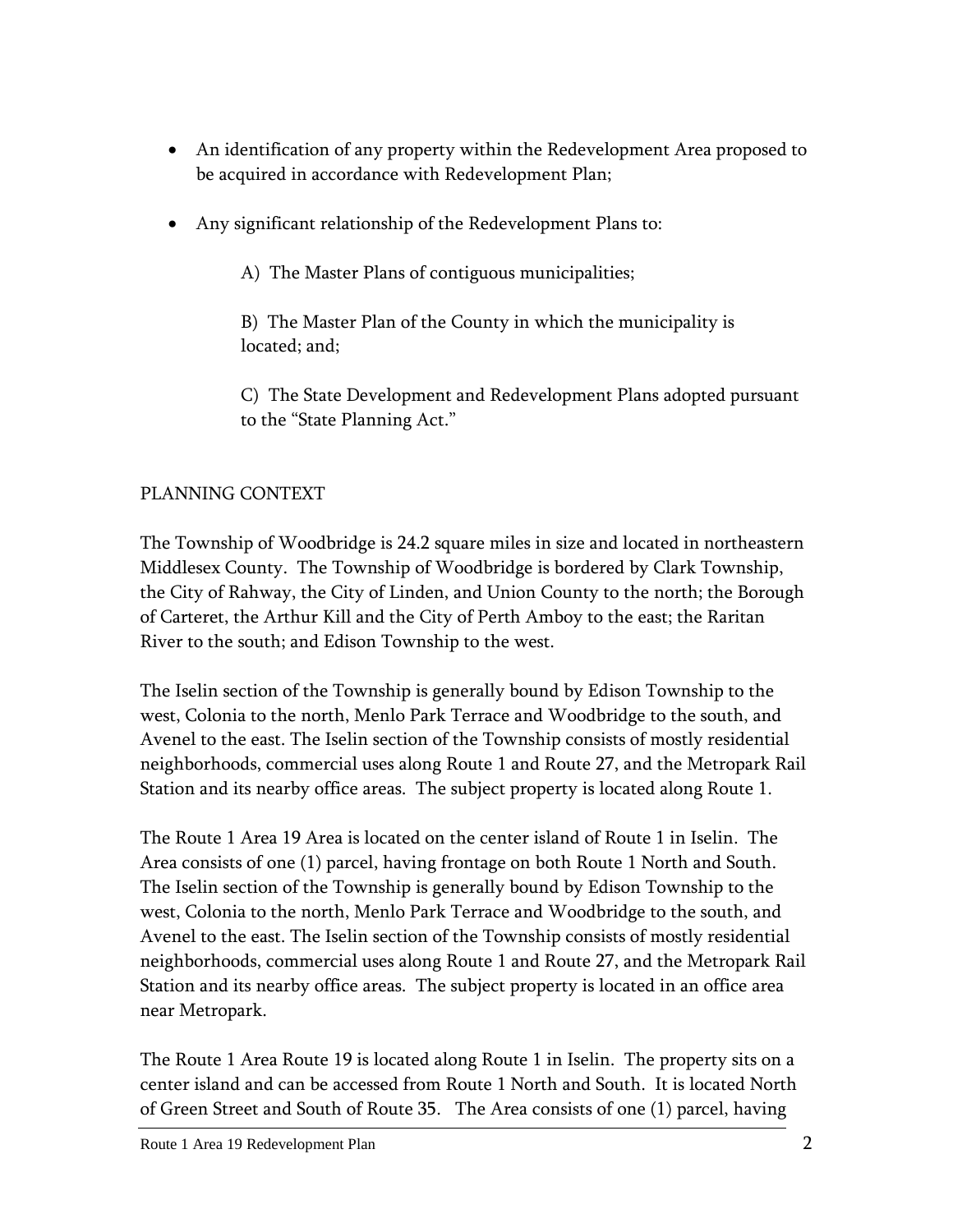frontage on Route 1 North and South. The total acreage of the redevelopment area is approximately three acres. The following property comprises the redevelopment area: Block 404.01, Lot 20.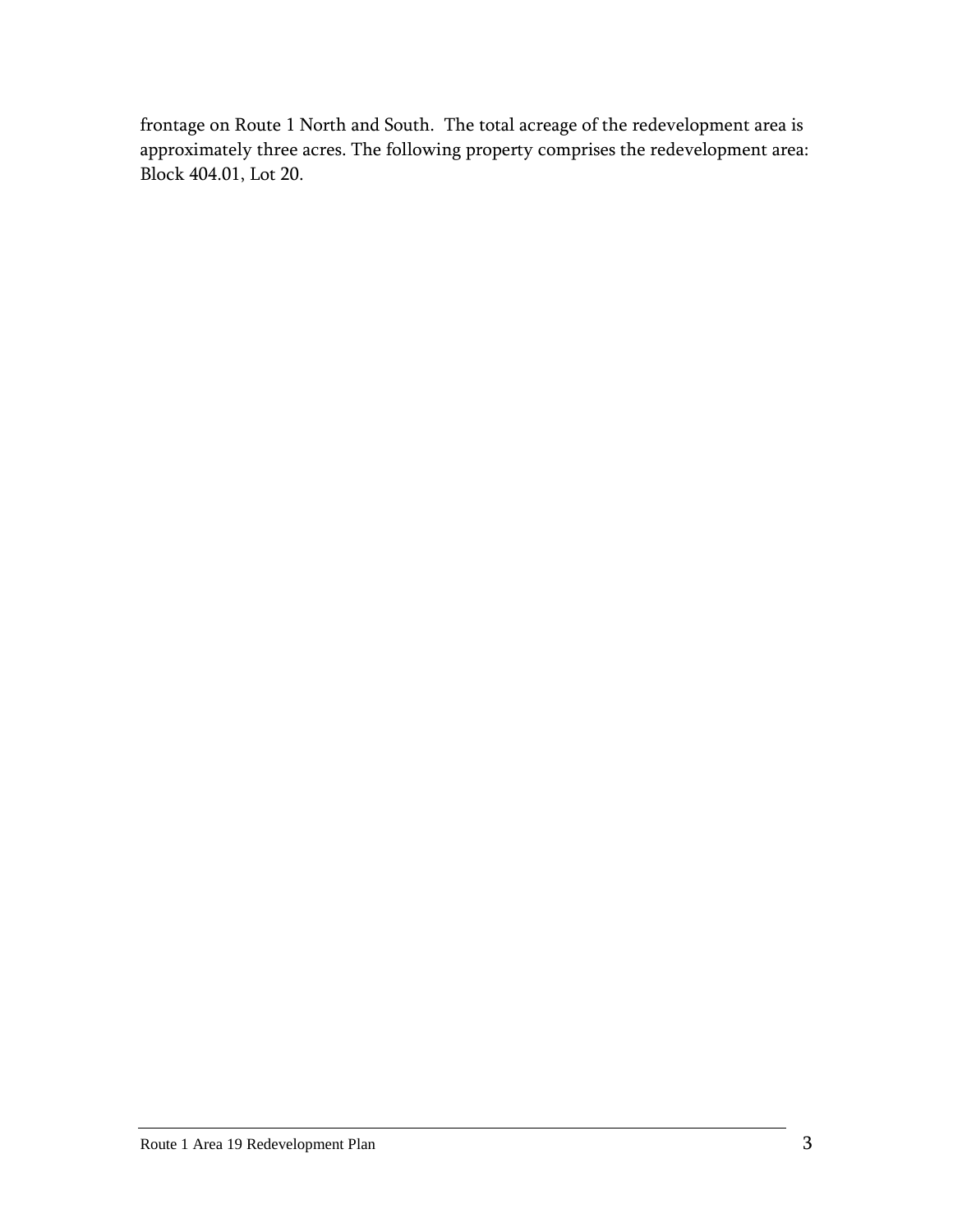<span id="page-7-0"></span>

Figure 1: Redevelopment Area Parcel Map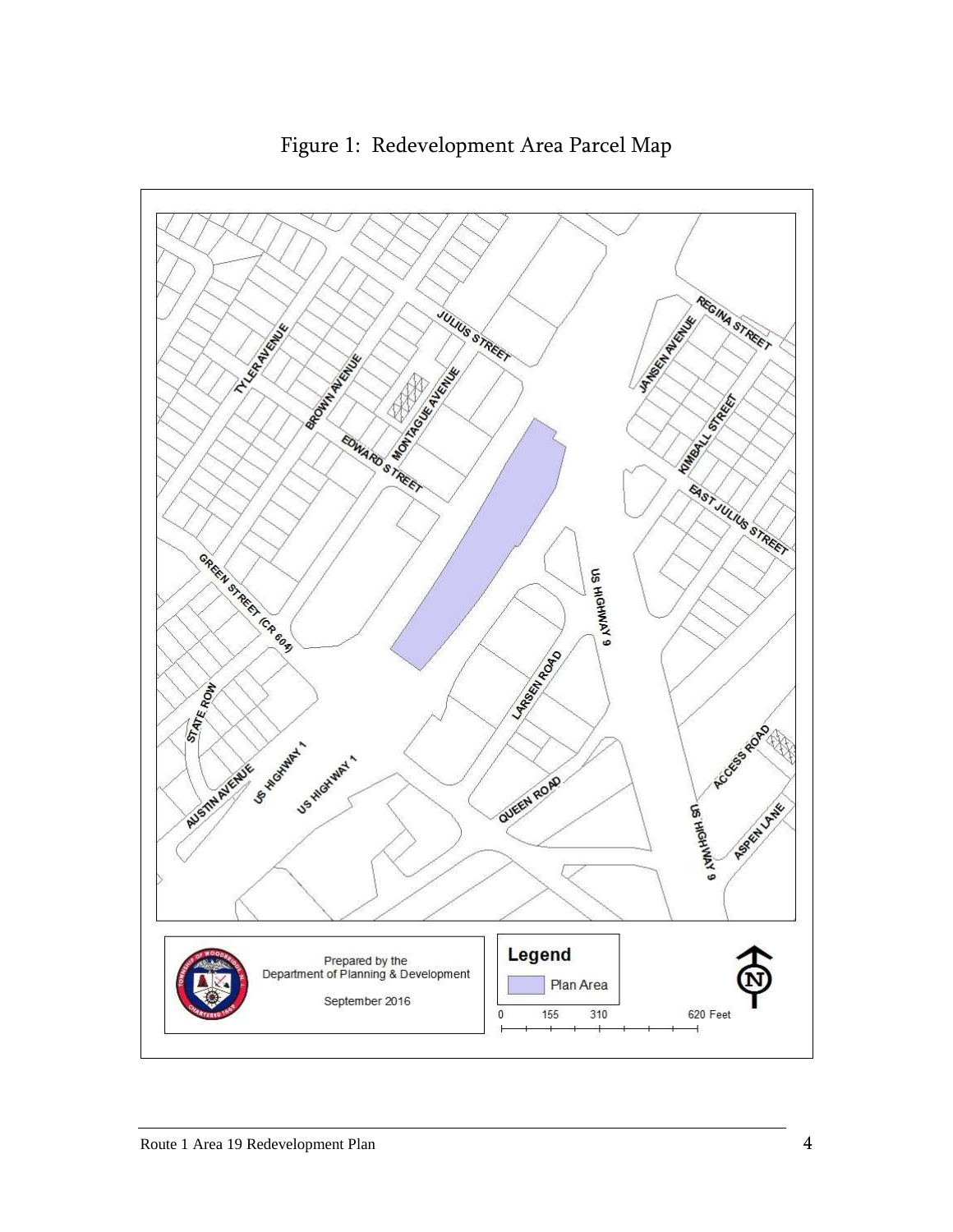<span id="page-8-0"></span>

Figure 2: Redevelopment Area Aerial Map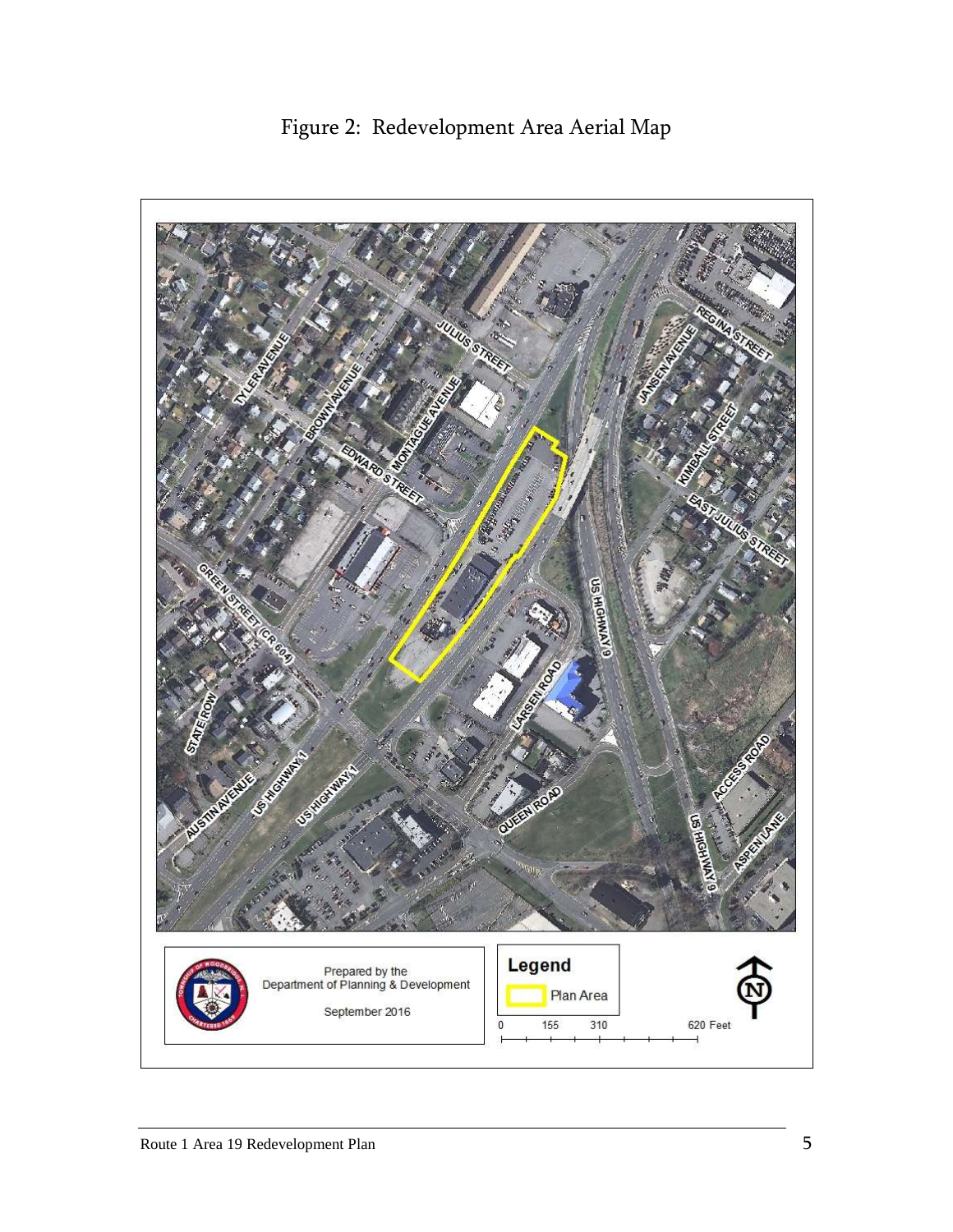## HISTORY OF WOODBRIDGE

Woodbridge Township is the oldest original Township in the State of New Jersey. It was settled in 1664 and was granted a Charter by King Charles II on June 1, 1669. Woodbridge proper has a rich history, which included the Cross Keys Tavern where George Washington spent the night on April 22, 1789. Washington was traveling by stagecoach to his inauguration in New York City the following day.

## MASTER PLANNING AND ZONING DESIGNATION HISTORY

The Township Master Plan recognizes that the current land use for this area is commercial. The current zoning for this area is Route One Corridor Redevelopment. The land use and zoning have not changed since the 2009 Master Plan and the 2016 Master Plan Reexamination. The Master Plan recommends this area continue to be utilized as redevelopment.

## PLAN GOALS

The overall goal of this Redevelopment Plan is to address the existing conditions that have negatively impacted the Area and comprehensively upgrade the area for redevelopment. The Township aims to reach the following goals:

- To stimulate economic investment in the Area
- To promote commercial growth along commercial corridors
- To promote the effective use of all the Redevelopment Area properties and to increase property tax base
- To promote the conservation of energy resources and promote the utilization of renewable energy sources
- To provide for appropriate buffers and transitions from residential uses to commercial and industrial areas
- To improve the physical appearance of the Area.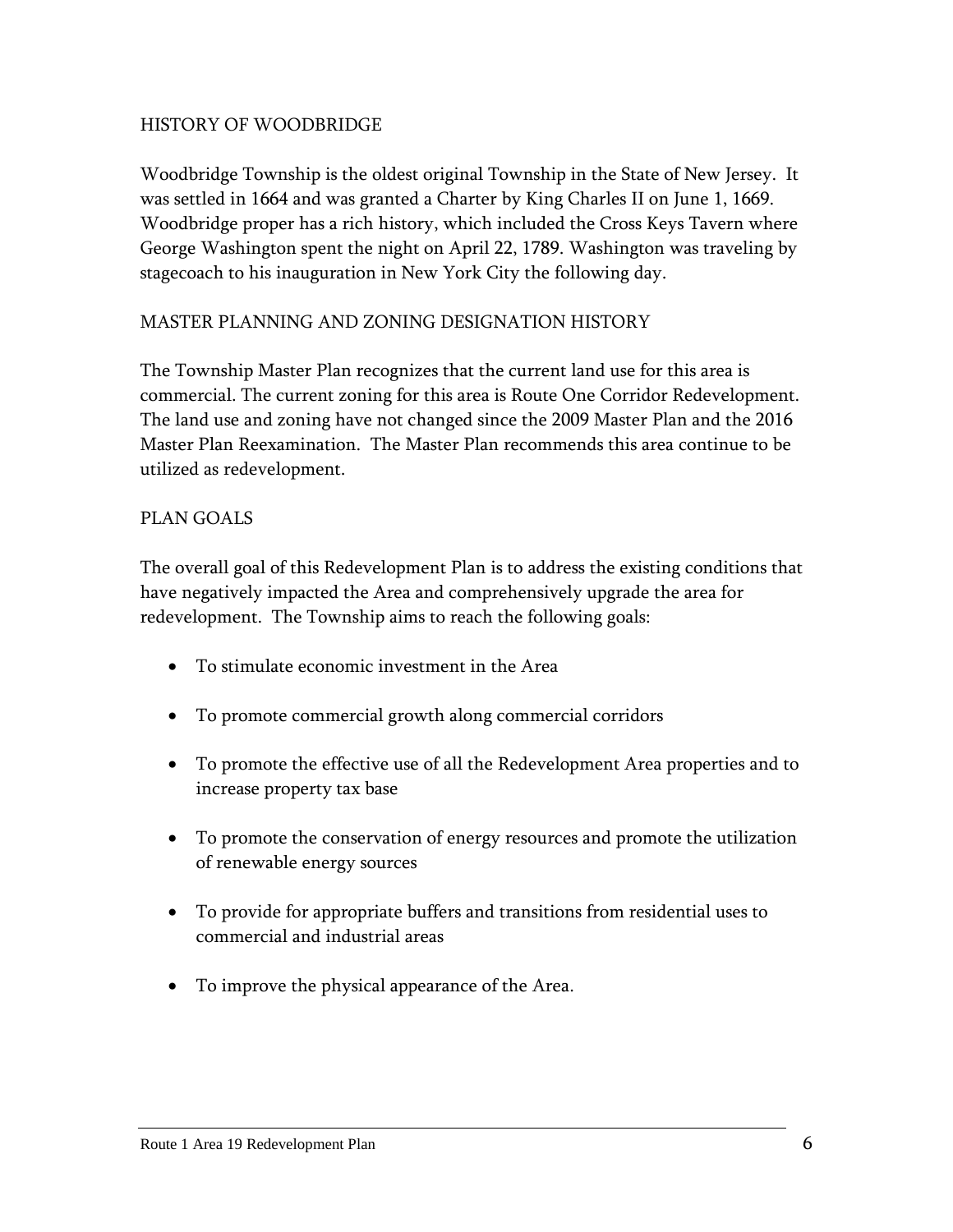Figure 3: Current Zoning

<span id="page-10-0"></span>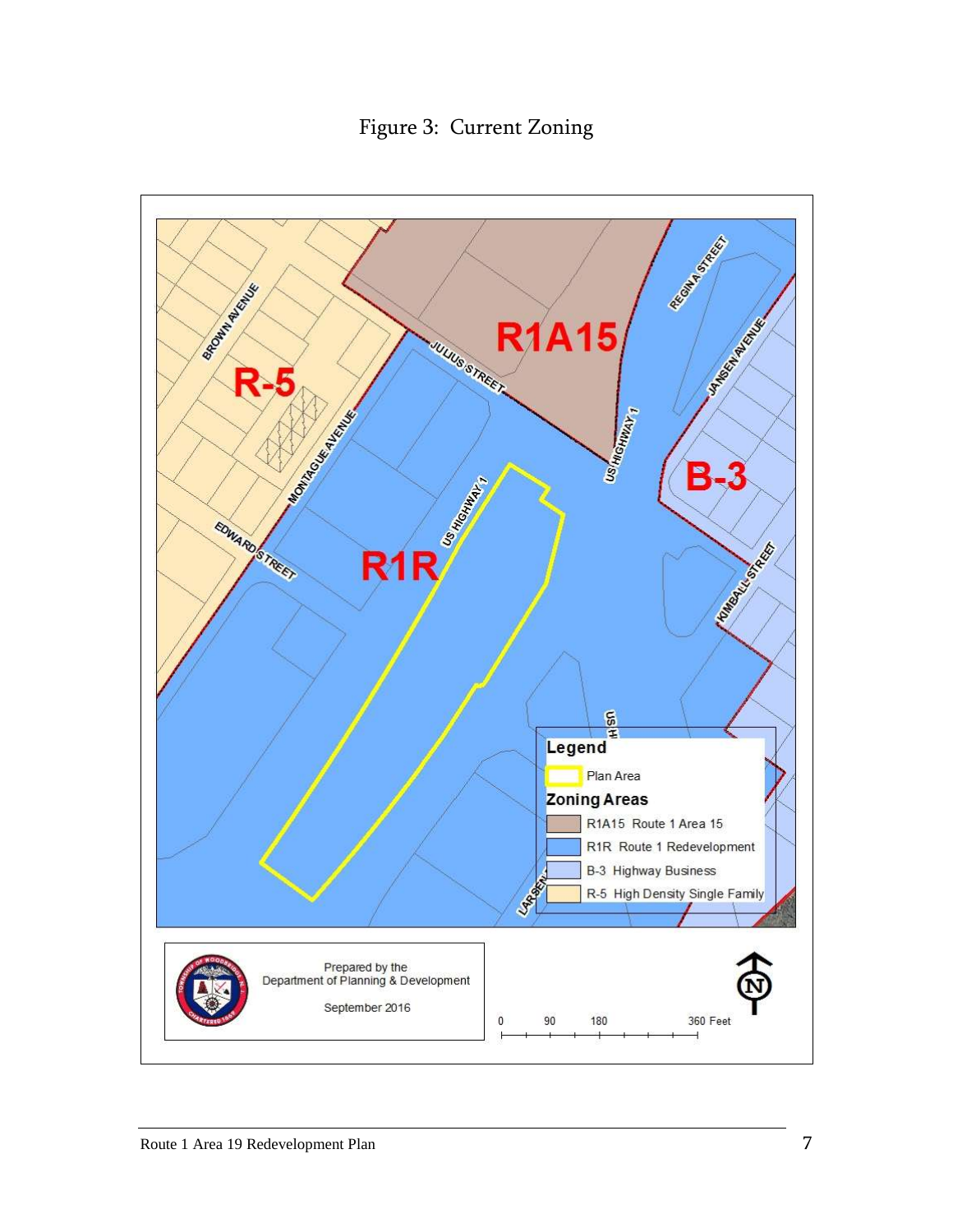## RELATIONSHIP OF PLAN TO THE TOWNSHIP LAND USE AND DEVELOPMENT ORDINANCE (APPLICATION & PROCESS)

The Redevelopment Area shall be redeveloped in accordance with the standards detailed in this Redevelopment Plan. This Plan supersedes the use and bulk provisions of the Township Land Use and Development Ordinance (Chapter 150) for the Redevelopment Area unless specifically referenced. Other Township regulations affecting developments that are in conflict are superseded by this Plan; however, existing engineering standards, performance standards and definitions shall apply.

In connection with site plan or subdivision applications, the Planning Board may grant deviations from the regulations contained within this Redevelopment Plan where by reason of exceptional narrowness, shallowness or shape of a specific piece of property or by reason of exceptional topographic conditions, pre-existing structures and physical features uniquely affecting a specific piece of property, the strict application of any area, yard, bulk or design objective or regulation adopted pursuant to this Redevelopment Plan would result in peculiar and exceptional practical difficulties to, or exceptional or undue hardship upon, the developer or redeveloper of such property. The Planning Board may also grant a deviation from the regulations contained within this Redevelopment Plan related to a specific piece of property where the purposes of this Redevelopment Plan would be advanced by such deviation from the strict application of the requirements of this Plan and the benefits of granting the deviation would outweigh any detriments.

The Planning Board may grant exceptions or waivers of design standards from the requirements for site plan or subdivision approval as may be reasonable and within the general purpose and intent of the provisions for site plan review and/or subdivision approval within the Plan, if the literal enforcement of one or more provisions of the Plan is impracticable or would exact undue hardship because of peculiar conditions pertaining to this site. No deviations may be granted under the terms of this section unless such deviations can be granted without resulting in substantial detriment to the public good and will not substantially impair the intent and purpose of the Redevelopment Plan.

No deviations may be granted which will result in permitting a use that is not a permitted use within this Redevelopment Plan. Any deviations from standards of this Plan that results in a "d" variance pursuant to N.J.S.A. 40:55D-70d shall be addressed as an amendment to the Plan rather than via variance relief through the Township's Zoning Board of Adjustment. An application requesting a deviation from the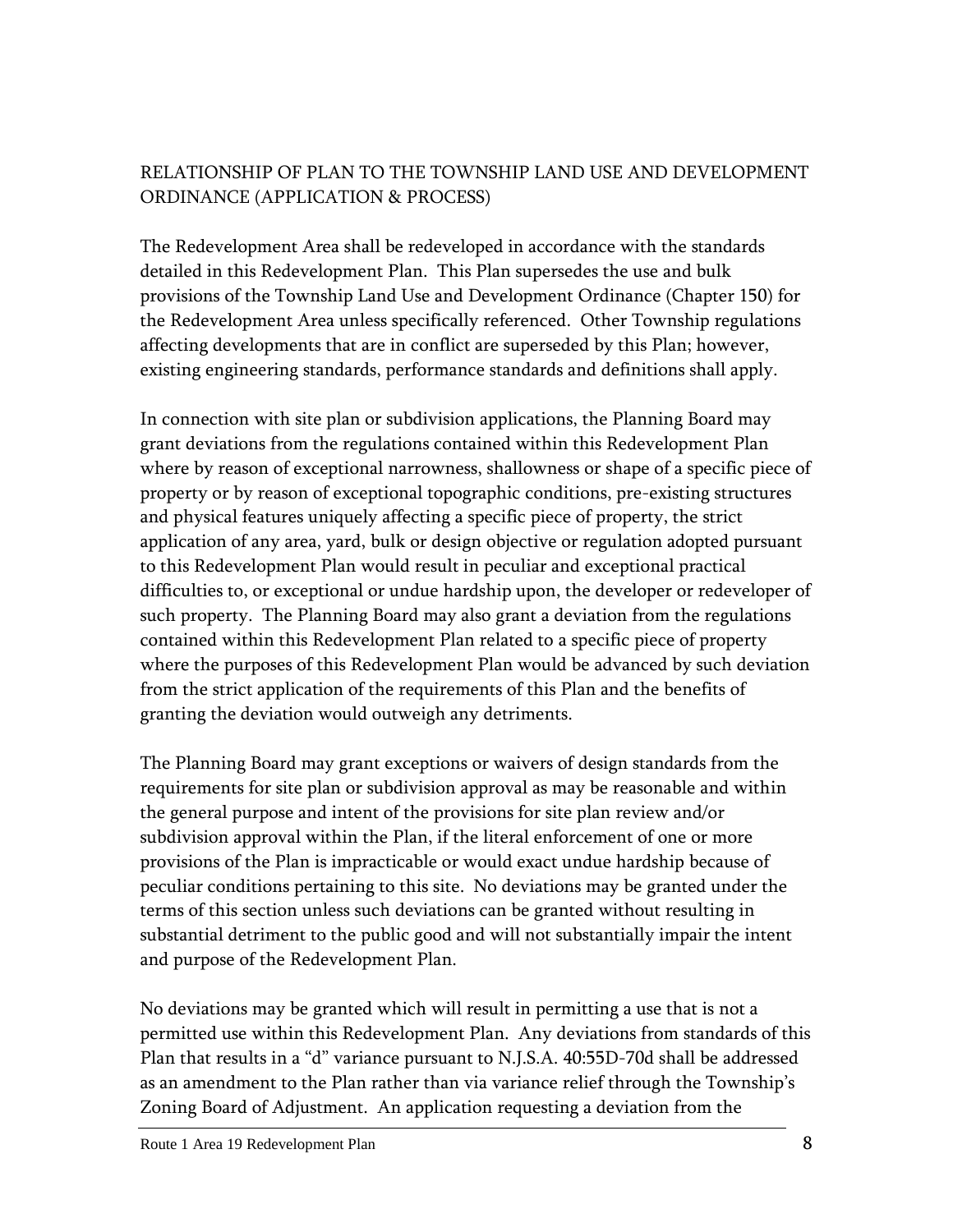requirements of this Redevelopment Plan shall provide public notice of such application in accordance with the public notice requirement set forth in N.J.S.A. 40:55D- 12a.&b. All development must be approved by the Planning Board and shall be submitted through the normal site plan and subdivision procedures as identified as N.J.S.A. 40:55D, et seq.

Final adoption of this Redevelopment Plan by the Township Council shall be considered an amendment to the Township of Woodbridge Land Use and Development Ordinance and Zoning Map. Unless otherwise defined in the Plan, terms used in this Plan shall have the same meaning as defined in the Township's Land Use and Development Ordinance.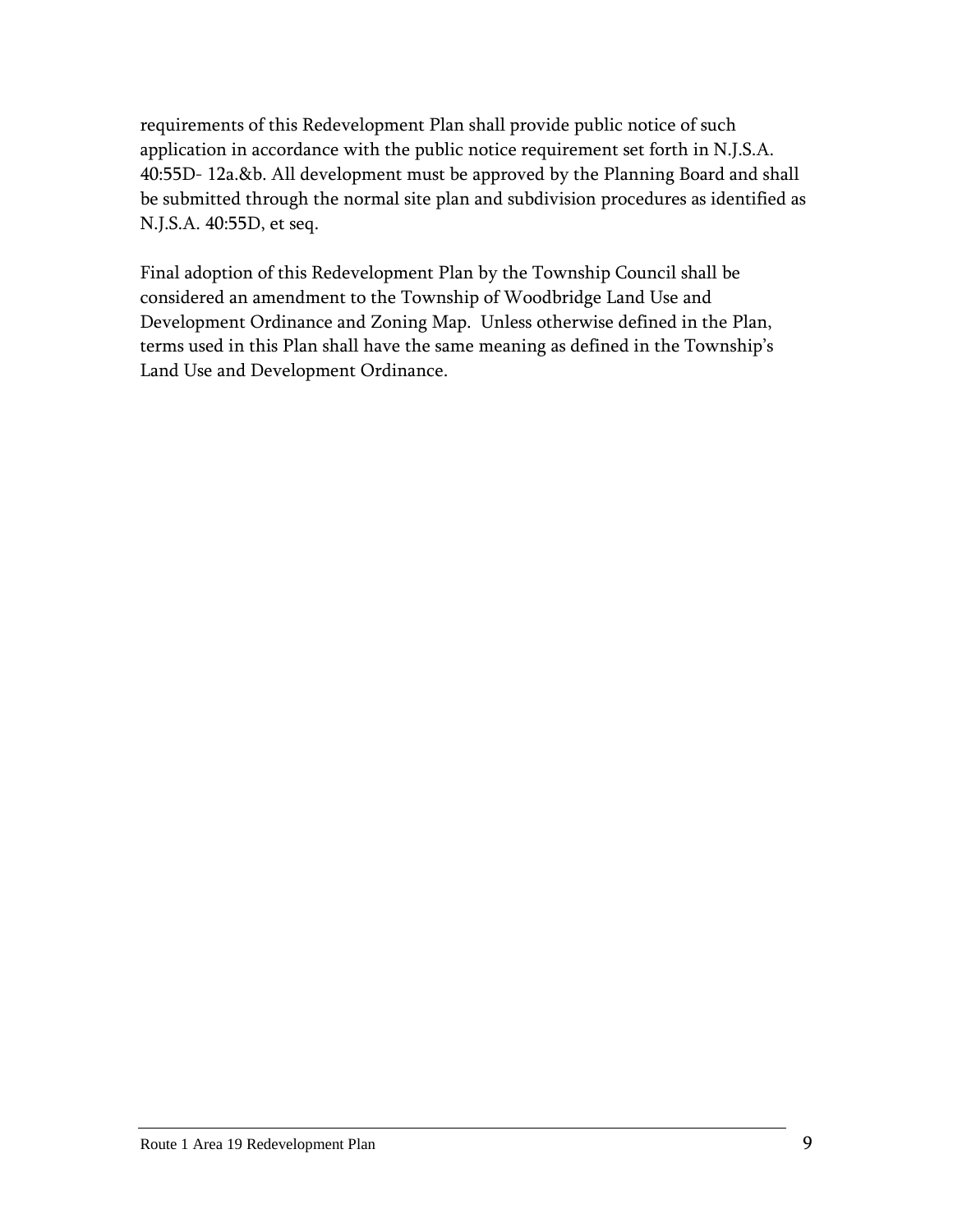## <span id="page-13-0"></span>II. ROUTE 1 AREA 19 REDEVELOPMENT AREA ZONING STANDARDS

The purpose of this Redevelopment Zone is to enhance current opportunities for this commercial property; to promote compatible land use development of attractive building groups; and to improve and provide for the efficient and safe traffic flow within.

#### Permitted Uses:

A building may be erected, altered or used and a lot or premises may be occupied and used for any of the following purposes:

#### Principal Uses:

Advertising agencies Advertising specialty offices Amusement center Antique sales Apparel Appliance stores Art galleries Artist's supplies Assisted Living Facilities (Age Restricted) Audiovisual equipment Automotive parking lots and garages Auto supplies, parts and accessories (not including used or junk parts) Bakery shops Banks Barbershops Beauty and cosmetic shops Beer, ale and liquor sales Bicycle shops Blueprinting and Photostatting Book, periodical and newspaper sales Broadcasting studios and offices Business equipment sales Business machine Business offices Business schools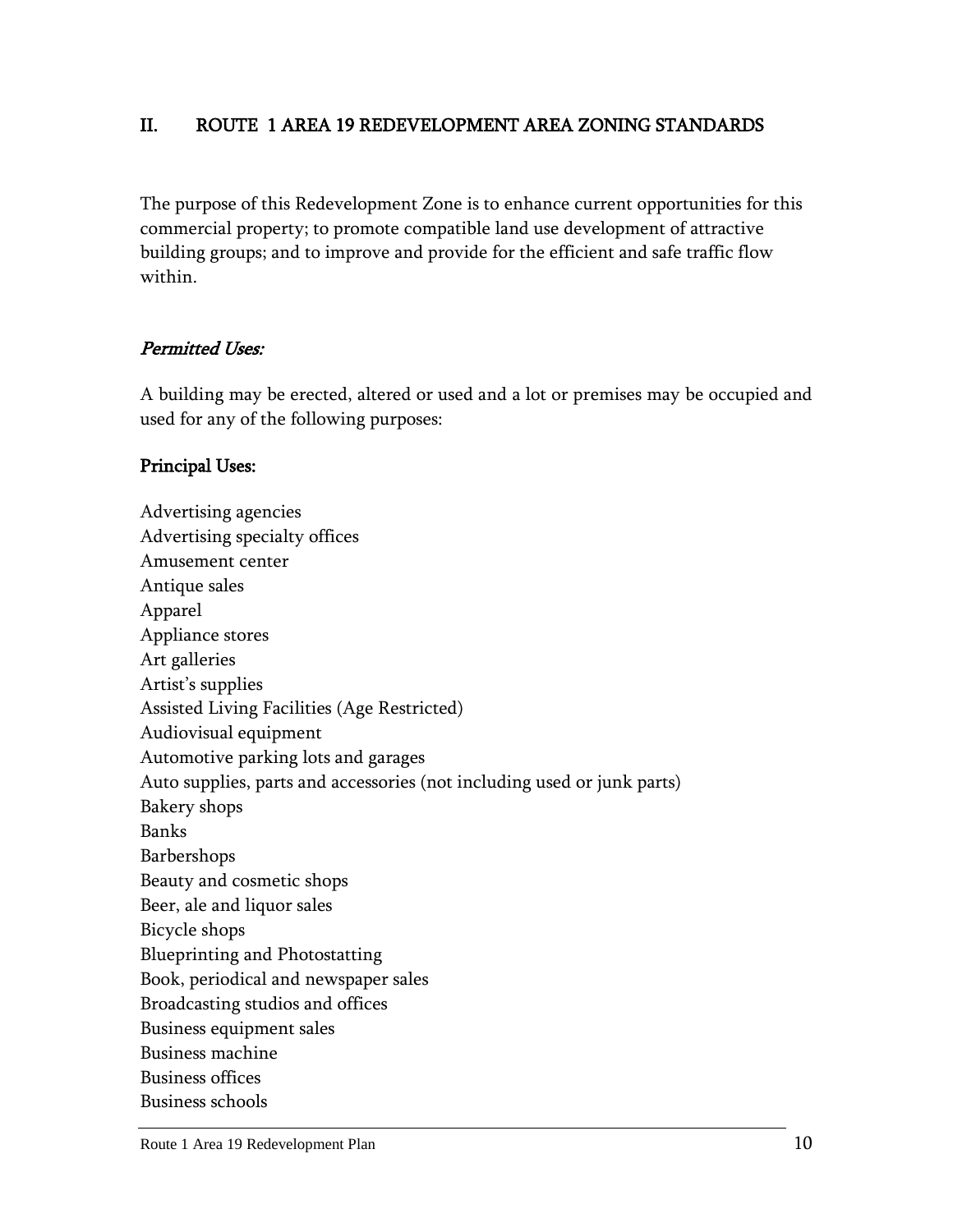Butcher shops or meat markets (no slaughtering permitted) Cafeterias Camera and/or photographic supply stores Candy sales Card shops Caterers Carpet rug and floor covering stores Ceramic products Children's gyms/play places China shops Cigars and tobacco sales Cleaner pickup or laundry pickup Clothing and pressing establishments Clothing or accessory stores Clubs Cocktail lounges Coin dealer Cosmetic shops Costume rentals Credit union offices Curtain shops Dance schools Dairy products, retail Daycare facilities Delicatessens Delivery services Department stores Diners Display equipment Drug stores Dry cleaning and linen supply Dry goods sales Eating establishments (non-drive-in, non-fast-food) Electrical supplies Employment agencies Exterminators Fabric shops Finance companies Fire protection equipment sales, (nonautomotive) Fitness centers Floor covering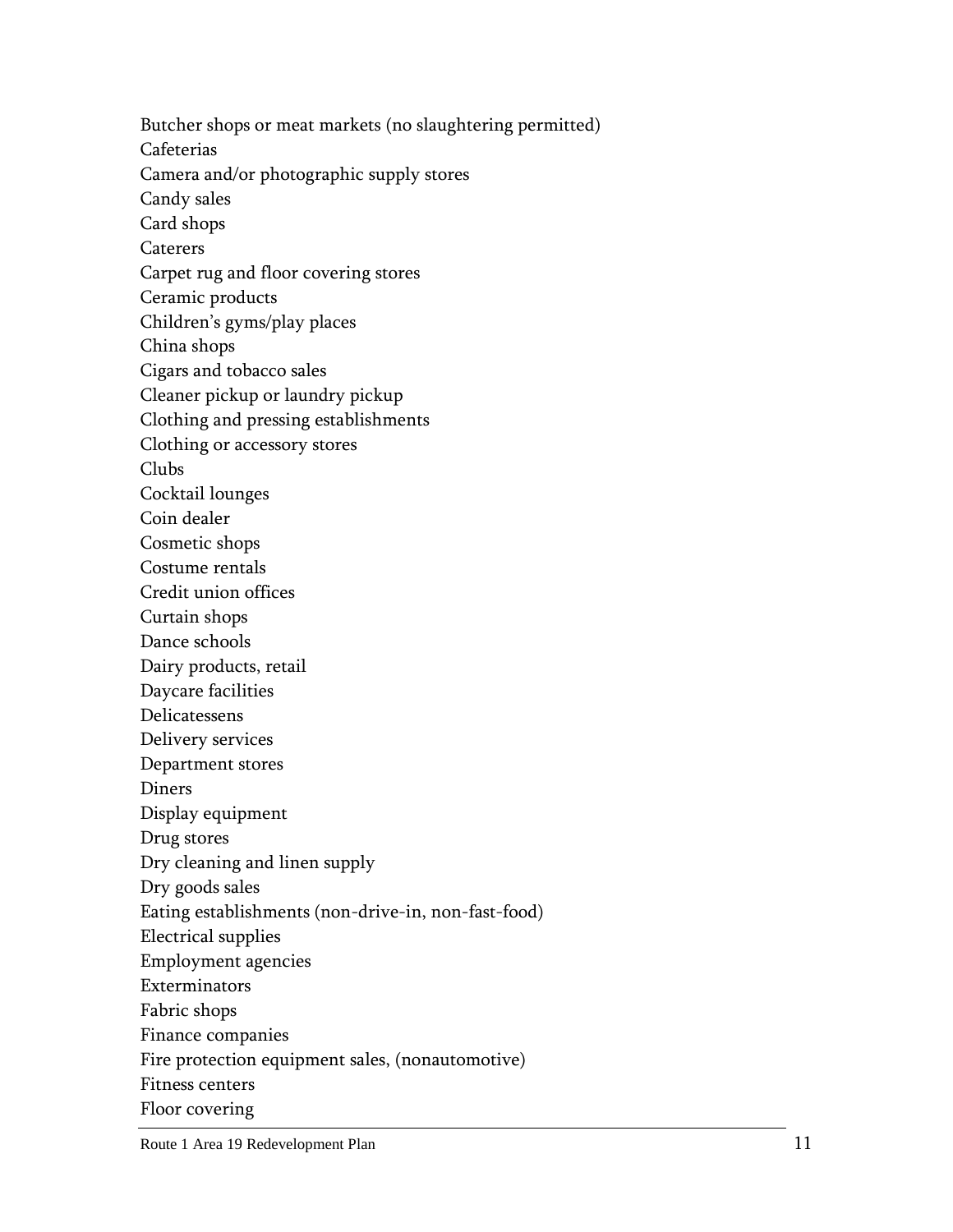Florists Food products Fruit and vegetable markets Funeral services Furniture sales Fur shops General office buildings Gift shops Glassware Greeting card shops Grocery stores Gyms Hairdressers Hardware stores Hobby shops Home furnishings Home improvement offices Hotel/motel Household appliances Ice cream shops Insurance companies Interior decorating establishments Jewelry stores Kitchen equipment Laundry and dry cleaning Lawn maintenance services offices Leather goods and luggage Libraries Liquor stores Locksmiths Luncheonettes Mail order houses Management consultants' offices Medical clinics and offices (outpatient) Metalware Museums Musical instruments stores

Newsstands

Notaries

Nursing Homes

Office Buildings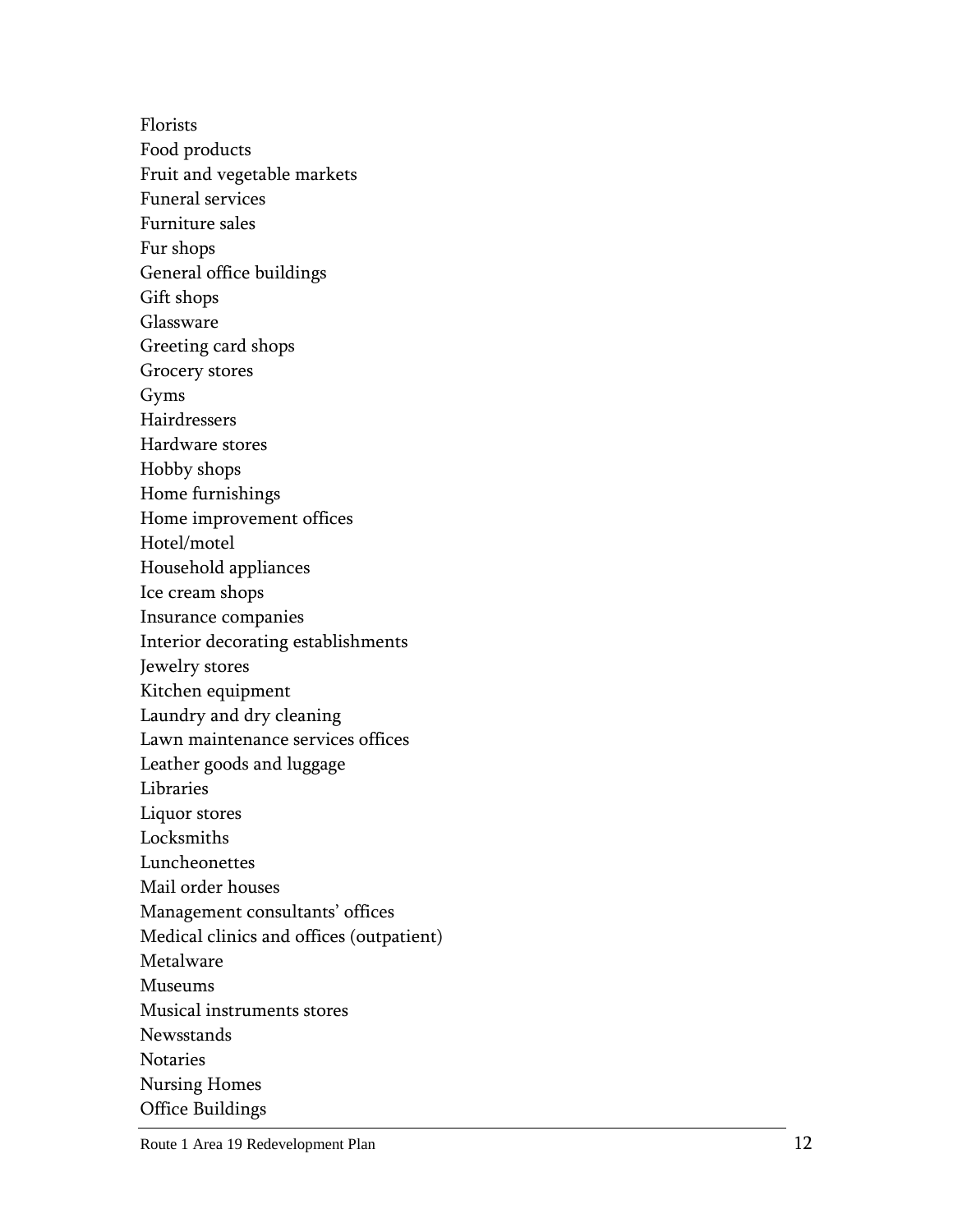Office Equipment and Supplies Optical goods **Optometrists** Package liquor stores Paint, glass and wallpaper Parking lots and garages Pet shops Pharmacies Phonographic sales and service Photographic studios Physical culture and health establishments Police and fire stations Printers' offices and establishments Private schools Professional offices Public utilities' offices Real Estate and insurance Record shops Recreational uses Restaurants (non -drive -through ) Restaurants (drive -through and fast food) Sandwich shops (non -drive -in) Savings and Loan association Seafood stores Senior Housing (age restricted) Shoe or hat repair shops Skating rinks Snack bars (non -drive -in) Special foods Sporting goods Stamp and coin stores Stamp redemption centers Stationery stores Supermarkets Surgical and medical supplies Tailors Taverns and inns Telephone and telegraph offices Telephone answering service/offices Television -radio sales and repairs Theaters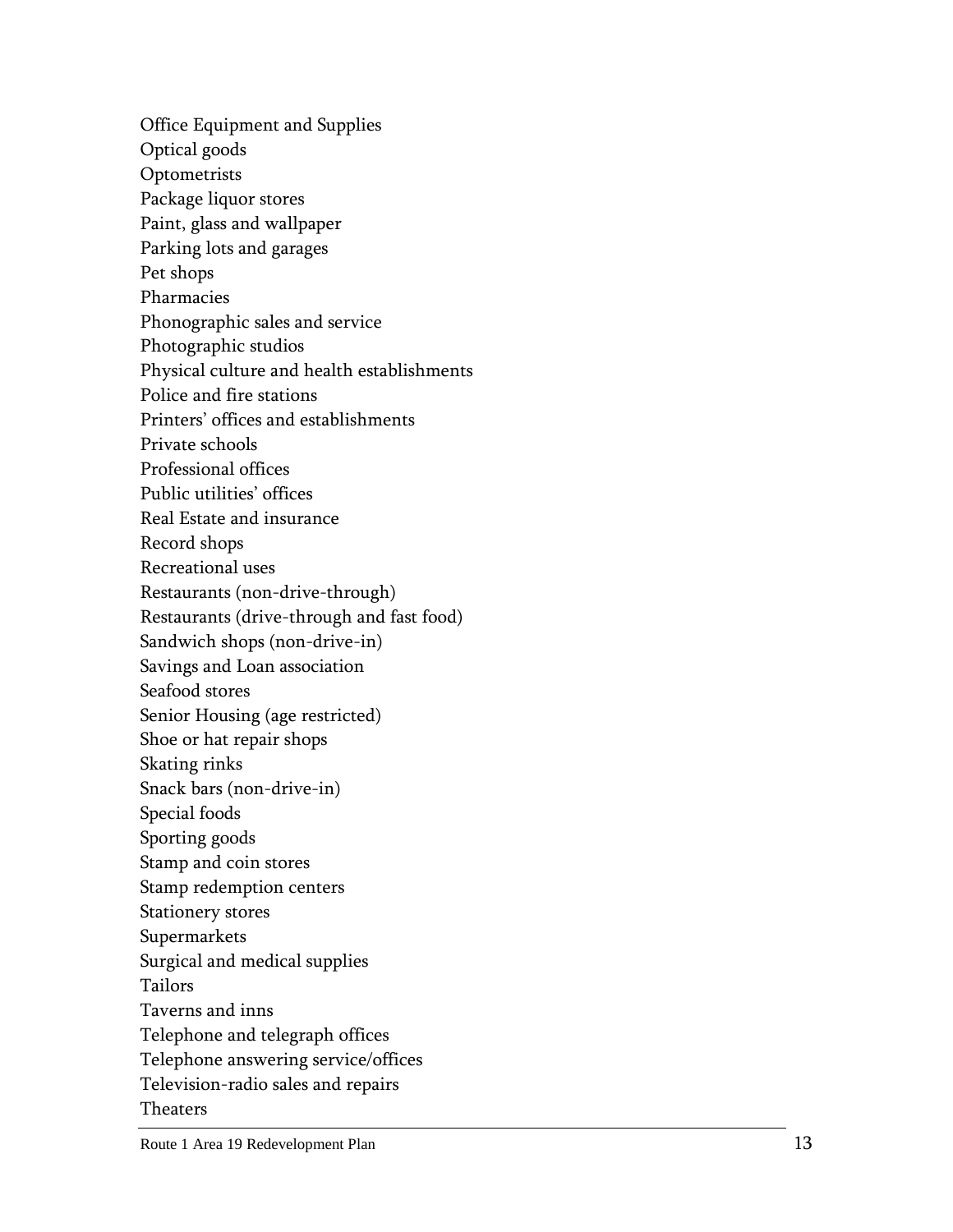Toy shops and hobbies Travel agencies Travel ticket offices Uniform rentals and sales Variety stores Veterinary hospitals Wallpaper stores Window cleaning services Women's clothing

Any and all similar uses, as documented to, and reviewed and approved by the Municipal Agency. The Municipal Agency has approval overall.

#### Conditional uses

The following conditional uses are permitted subject to approval of the municipal agency and the special conditions of this Redevelopment Plan:

- Government and public buildings and services necessary to the health, safety, convenience and general welfare of the inhabitants, including volunteer fire companies and first aid squads.
- Churches, synagogues, parish houses and similar religious uses
- Automotive gasoline stations
- Automotive service stations
- Automotive repair garages
- Car washes
- Automotive sales and service and used car sales lots
- Landscaping, nurseries and garden supply sales.
- Trailer and mobile home sales, recreation equipment sales, swimming pool sales and boat marine sales.
- Quasi-public uses, including clubs, lodges and similar uses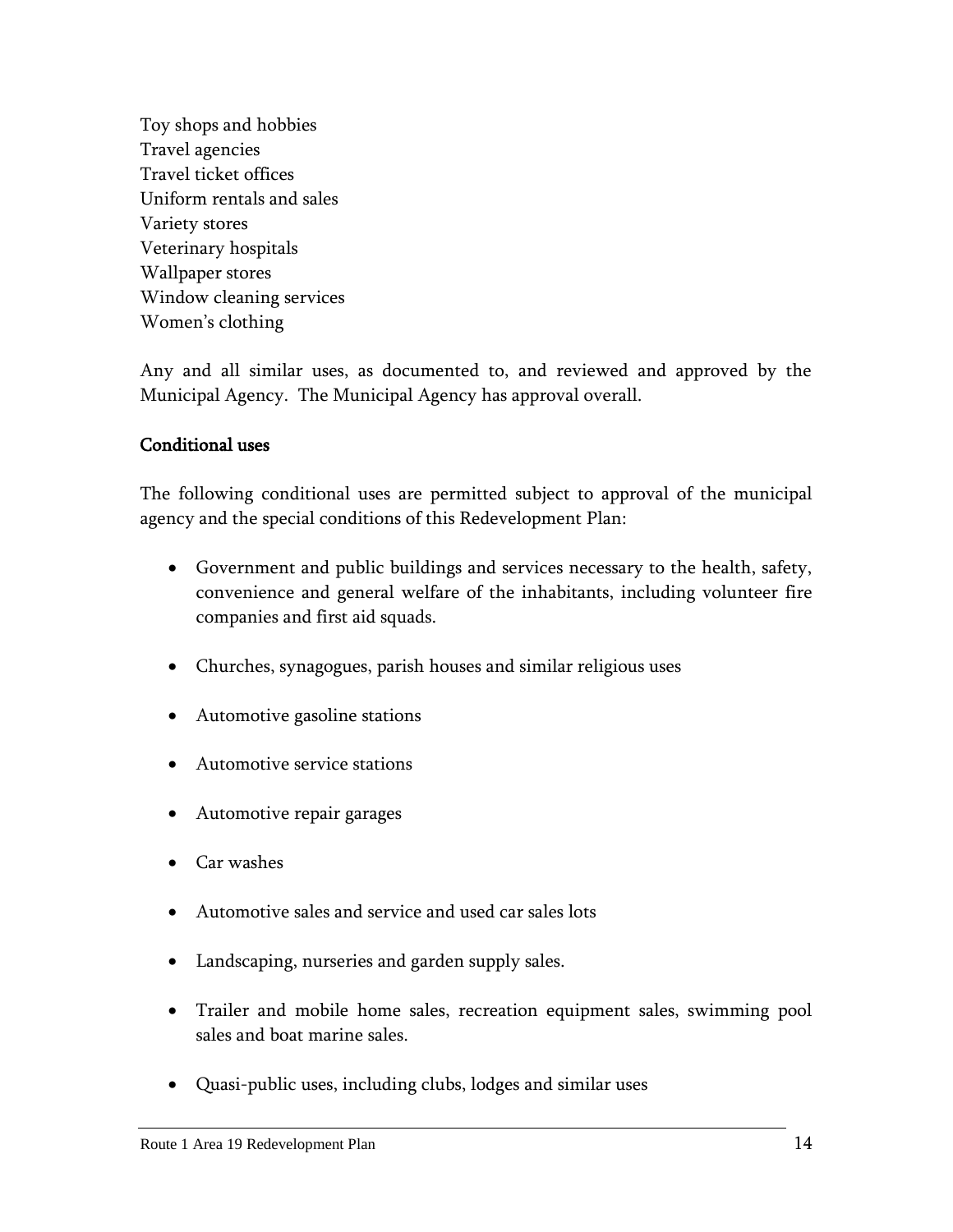Hospitals, nonprofit.

## Bulk Standards:

## Principal Building:

- Minimum lot size: one (1) acre
- Minimum lot width: 100 feet
- Minimum lot depth: 100 feet
- Minimum front yard setback: 20 feet
- Minimum rear yard setback: 10 feet
- Minimum side yard setback: 15 feet
- Minimum total side yard setback: 50 feet
- Maximum lot coverage: 50%
- Minimum gross floor area: 2,000 square feet
- Maximum building height: 35 feet
- Maximum distance between buildings: More than one principal building on a lot shall provide a minimum open unoccupied area between buildings equal to the height of the adjoining building or buildings, but not less than 8 feet.
- Maximum floor area ratio: 1:1

#### Accessory Buildings:

- Accessory buildings shall be set back one foot for each one foot of building height, but not less than 15 feet from a property line
- All accessory structures shall not exceed the height requirements applicable to the principal structures
- Security and/or guards outposts are not considered accessory buildings

#### Green Buildings:

- All buildings are encouraged to be LEED-certified buildings
- Proposed energy saving techniques shall be considered as part of architectural plans and renderings
- New development or rehabilitation of existing buildings should employ green building practices (refer to the Township's Green Building Checklist)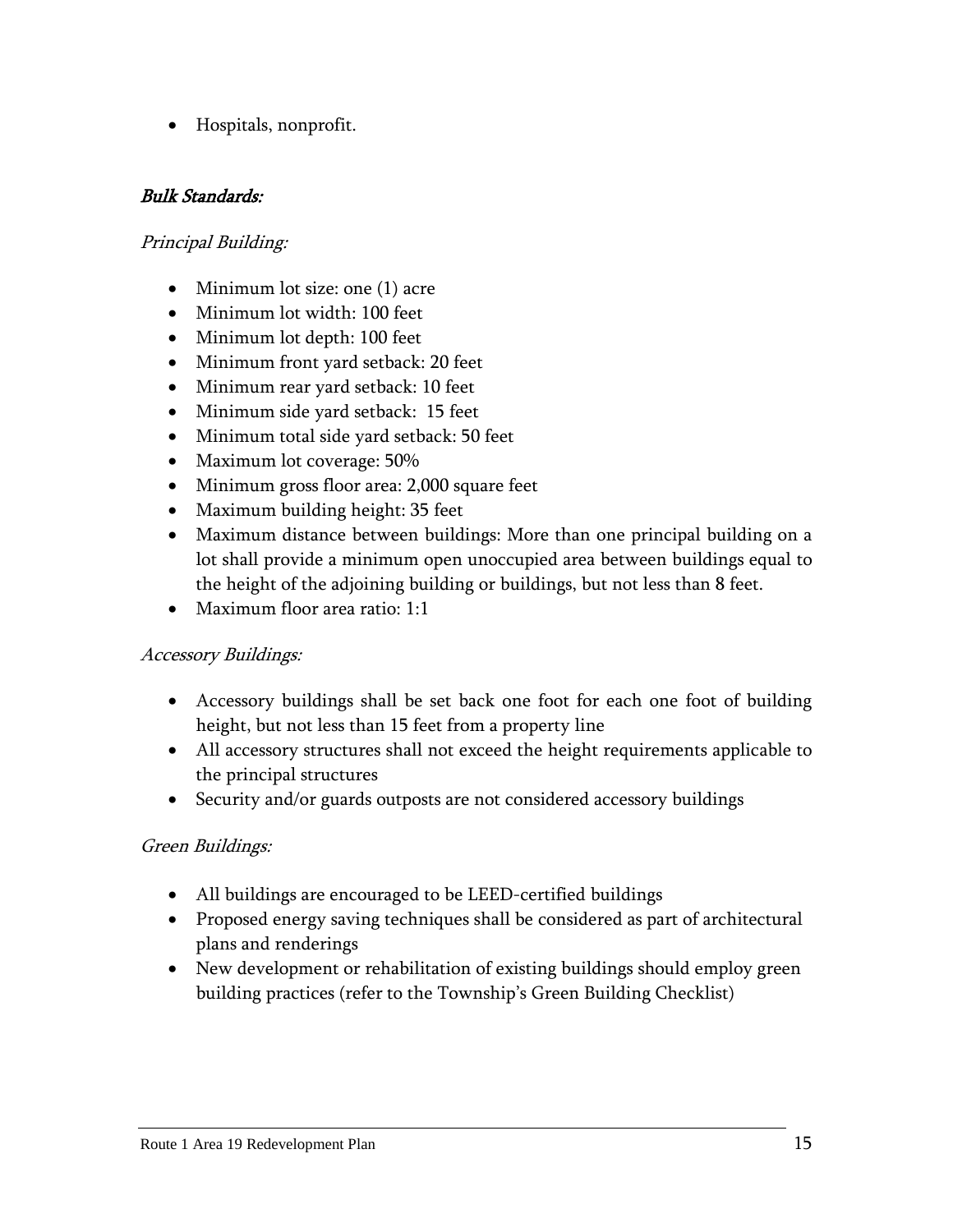## Additional Standards:

## Parking:

- Off-street parking and loading areas shall be coordinated with the public street system serving the Area to reduce conflicts with through traffic, obstruction with pedestrian circulation, and vehicle thoroughfares
- All car parking spaces shall be nine (9) feet in width and eighteen (18) feet in depth
- Aisles accommodating two-way traffic shall be a minimum of twenty four (24) feet in width
- Minimum off-street parking spaces. Off-street parking spaces for the storage or parking of passenger vehicles of occupants, employees and patrons of main buildings and structures hereafter erected or enlarged shall be provided and kept available in amounts not less than specified in this Redevelopment Plan

The minimum required number of parking spaces to be provided in connection with uses in the zone shall be in accordance with the following regulations:

- [1] Auditoriums, recreational establishments or other places of public assembly, including public schools: one (1) parking space for each three (3) fixed seats at capacity, or one (1) space for each three (3) memberships in a swim club, or one (1) parking space for each one (100) square feet of gross floor area in cases where the capacity is not determined by the number of fixed seats or swim club membership.
- [2] Bowling alleys: four (4) parking spaces for each lane.
- [3] Clubs: one (1) parking space for each one hundred (100) square feet of gross floor area.
- [4] Hospitals: one (1) parking space for each three hundred (300) square feet of gross floor area.
- [5] Hotels/motels: one (1) parking space per room, plus one (1) parking per employee on the maximum shift, plus one (1) parking space per two hundred (200) square feet of gross floor area of meeting room, restaurants and cocktail lounges.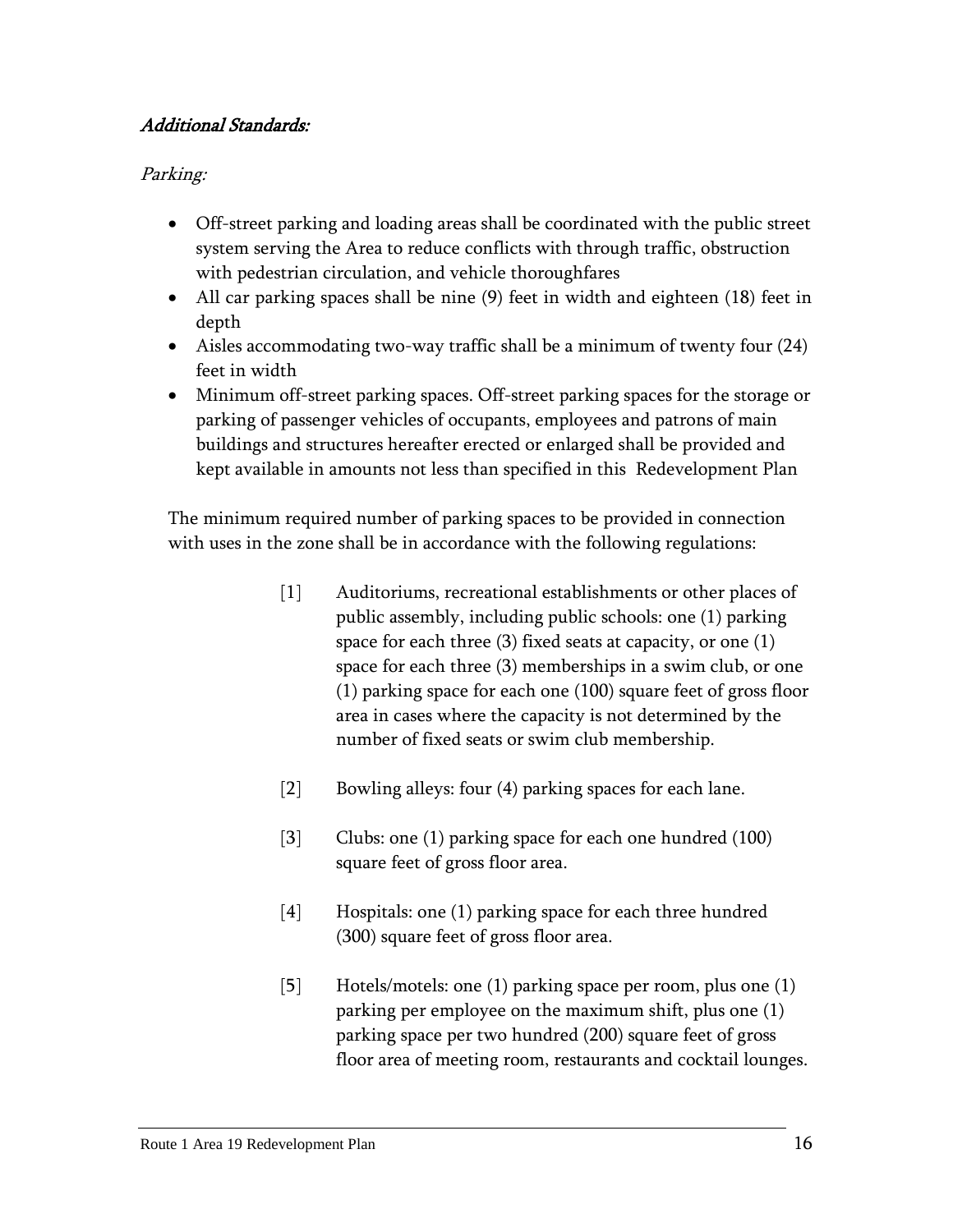- [6] Offices, office buildings, office-research buildings (not including medical and dental): one (1) parking space for each three hundred (300) square feet of gross floor area, not including stairways and other common areas.
- [7] Offices (medical and dental): one (1) parking space for each one hundred (100) square feet gross floor area.
- [8] Retail home furnishing stores: one (1) parking space for each five hundred (500) square feet of gross floor area.
- [9] Restaurants or taverns (non-drive-through or non fast-food franchise): one (1) parking space for each one hundred (100) square feet of gross floor area.
- [10] Restaurants (drive-through/fast-food): one (1) parking space for each one hundred (100) square feet of gross floor area.
- [11] Retail stores, personal services or custom shops or studios: one (1) parking space for each two hundred (200) square feet of gross floor area.
- [12] Automotive uses, including automotive gasoline stations, automotive service stations, automotive repair garages, automotive sales and services, automotive sale lots, and automotive washes: a minimum of three (3) parking spaces plus one (1) parking space for each six (6) fuel dispensers plus one (1) parking space for each service bay plus one (1) parking space for each one thousand six hundred (1,600) square feet of vehicle display area, plus one (1) space for each one thousand (1,000) square feet of building area devoted exclusively to vehicle washing.
- [13] Banks: one (1) parking space for each two hundred (200) square feet of gross floor area.
- [14] Police and fire stations and post offices: one (1) space for each two hundred fifty (250) square feet of gross floor area.
- [15] Churches and synagogues: one (1) space for each two (2) fixed seats, or one (1) for each seventy-two (72) inches of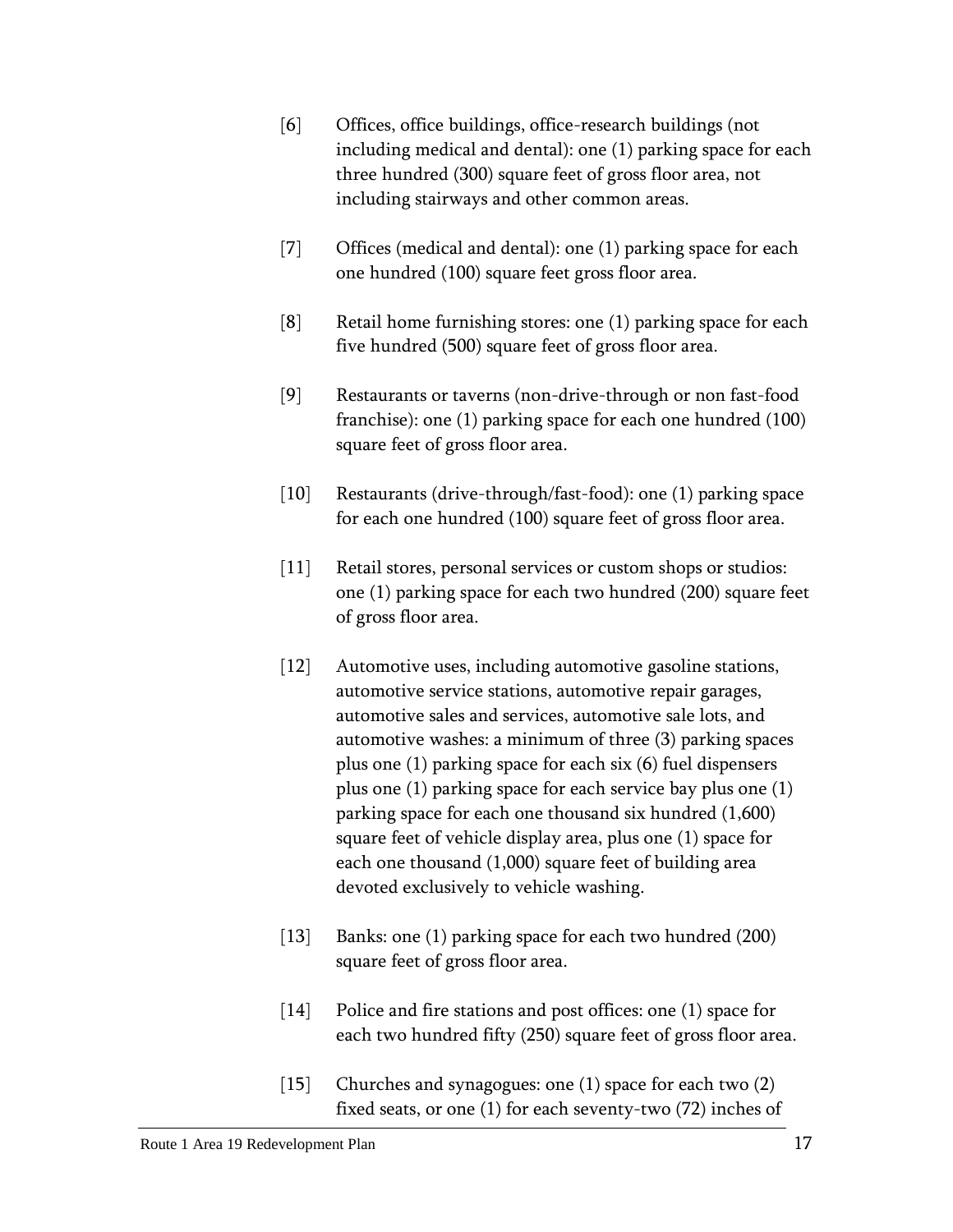benches, at capacity, plus one (1) parking space for each one hundred (100) square feet of gross floor area for assembly and meeting rooms.

- [16] Other uses not specifically listed: the same requirement as for the most similar listed use, as determined by the Administrative officer.
- [17] Mixed uses: The total requirement shall be the sum of the requirements of the component uses computed separately.
- [18] Theaters. Theaters shall provide one (1) parking space for each three and  $\frac{1}{2}$  half (3.5) seats.

#### Circulation:

 Curbs cuts and site driveways shall be sized to accommodate the safe access and egress of large tractor trailers and emergency services equipment

## Loading:

Loading and unloading shall be provided according to the following schedule:

| <b>GROSS FLOOR AREA</b> | <b>SPACES REQUIRED</b> |
|-------------------------|------------------------|
| Less than 4,000         | 0                      |
| 4,000 to 25,000         |                        |
| 25,001 to 50,000        | ר                      |
| 50,001 to 75,000        | 3                      |
| 75,001 to 100,000       |                        |
| Each Additional 50,000  | Additional 1           |

- Loading spaces shall be at least 12-feet in width and 50-feet in length.
- Loading may be located within the front yards
- Loading need not be screened from public view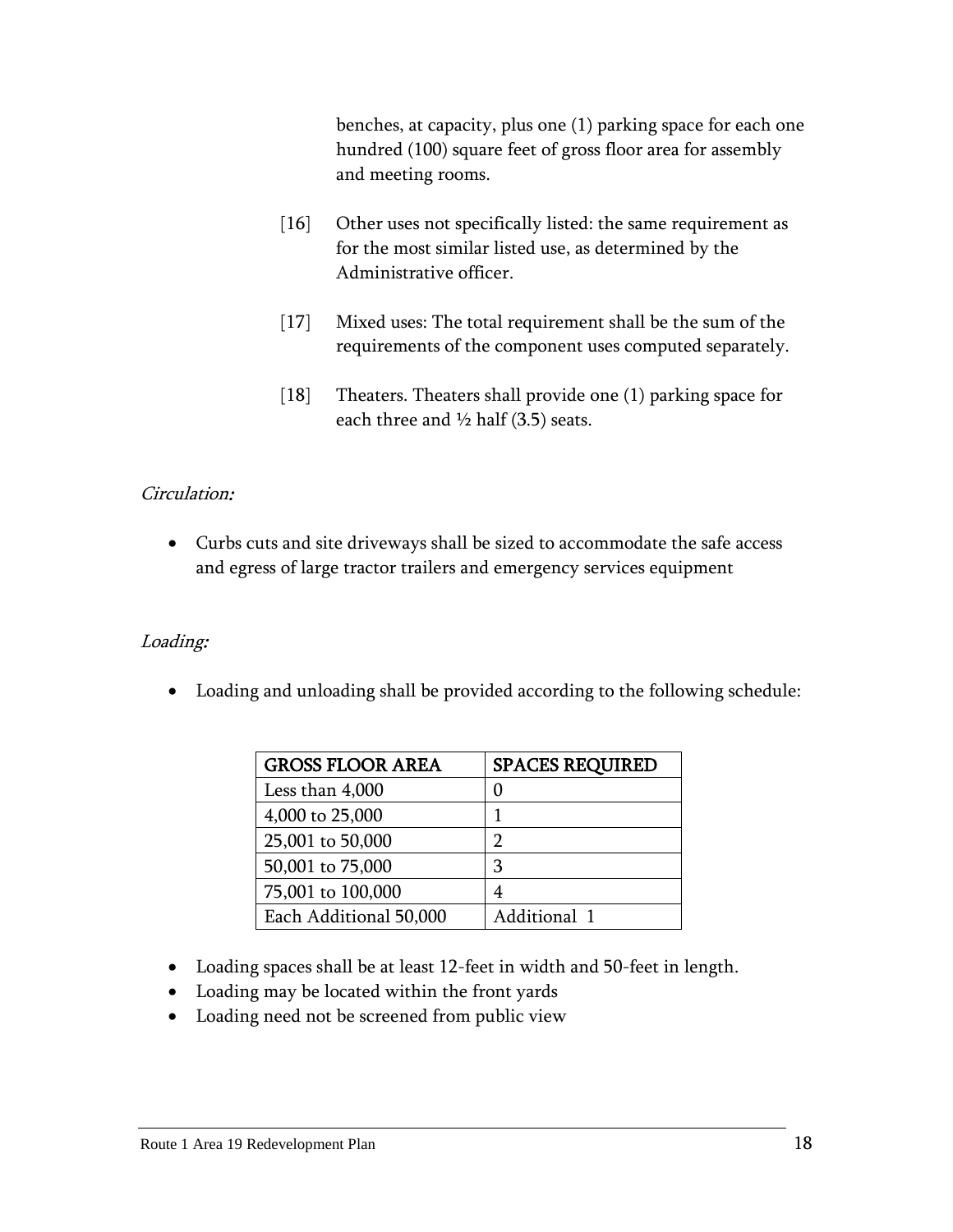## Landscaping:

- Landscaped area required. A minimum of fifteen percent (15%) of the property shall be devoted to landscaped areas in addition to all required buffers.
- All street trees and on-site deciduous shade trees shall not be less than 2  $\frac{1}{2}$ inches in diameter, measured at four (4) feet above the root crown.
- Low shrubs (being 18"-36") in height shall be utilized to buffer parking areas from public view.
- Any trees removed as part of development shall be replaced in accordance with the Township's Tree Ordinance.

## Buffering and Screening:

- Any commercial development that abuts any existing residential development or abuts any parcel planned or zoned for housing development shall be screened from view from the housing site using a combination of fencing, plantings and/or berming
- Any dumpster shall be screened from public view with fencing and/or landscaping

## Lighting:

- Accent lighting on buildings is encouraged
- Lighting shall be shielded to prevent glare on adjacent residential properties
- Exterior light fixtures shall be compatible and relate to the architectural character of the buildings on a site. Site lighting shall be provided at the minimum level to accommodate safe pedestrian and vehicular movements without causing any off-site glare
- Parking lot, truck parking and truck court lights shall not exceed 40 feet in height and shall contain decorative fixtures

## Utilities:

 Wherever practical, consideration should be given to relocating above ground utilities to underground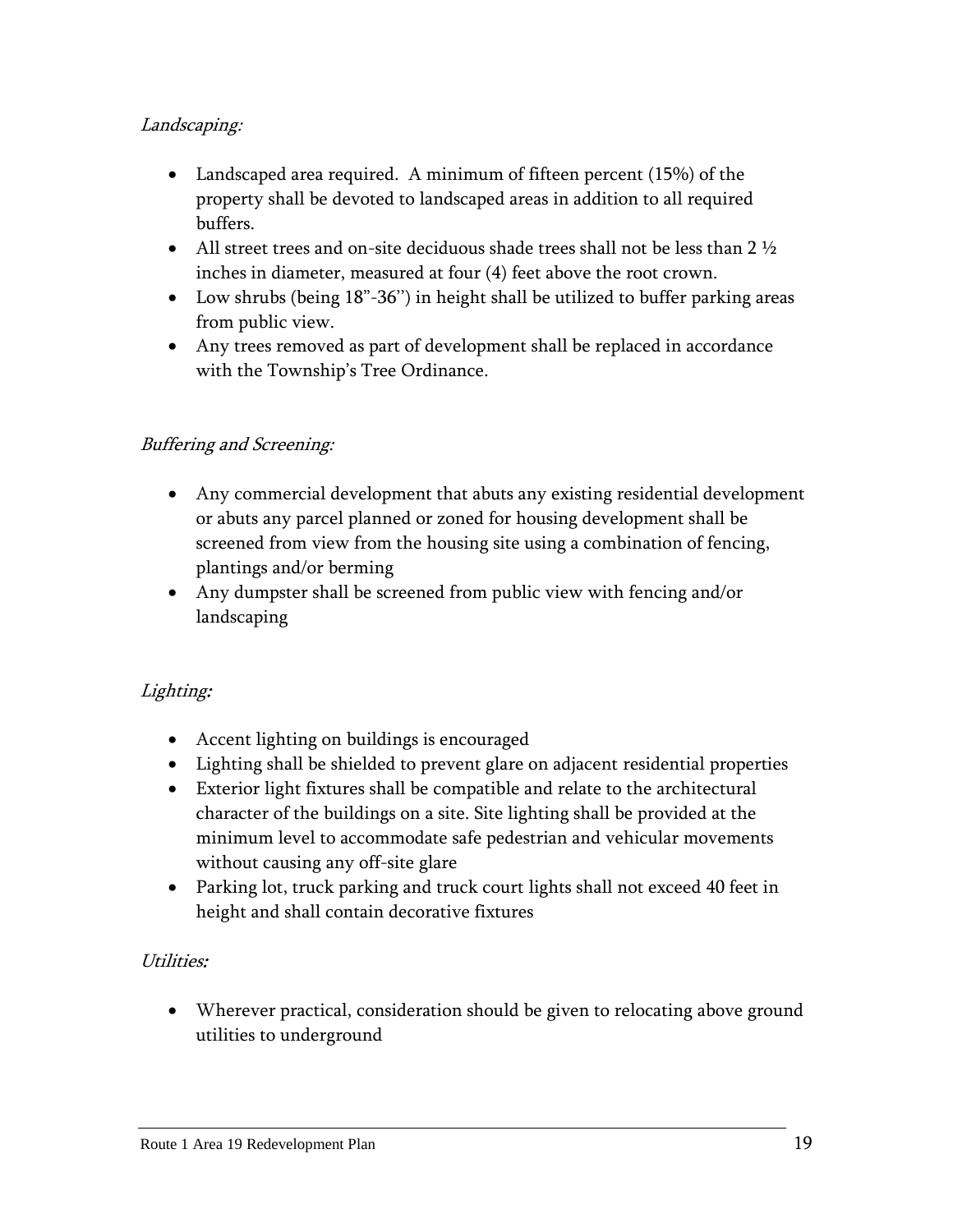## Signage:

The following signage requirements shall apply within the Redevelopment Area:

- Up to two (2) freestanding entrance/directory signs shall be permitted for each building with a maximum total sign area not to exceed 220 square feet per sign.
- Maximum freestanding sign height not to exceed 35 feet.
- No freestanding sign or any part thereof shall be located closer than 5 feet to any lot line.
- Freestanding signs must have a monument base with planters.
- Up to four (4) building signs shall be permitted for each building with a maximum total sign area not to exceed 60 square feet per sign.
- Building signs are permitted to project 8 inches from the building, although one (1) building sign may project up to 14 inches from the building.
- Up to 11% of the front façade shall be permitted for signage; up to two (2) façade signs are permitted per side

## Conditional Uses:

- (1) Conditional Uses.
- (2) Approval required. A conditional use is permitted use only as specified by this chapter and may be granted in accordance with the standards and specifications of this section. No permit shall be used issued for a conditional use unless an application is submitted to and approved by the municipal agency. It shall be submitted and distributed in the same manner as prescribed for all applications in the Land Use Procedural Ordinance.
- (3) Standards for approval. The following standards and conditions are required to be met in order to receive municipal agency approval for specific conditional uses as indicated:
	- (a) Government buildings and services. Government buildings, such as municipal buildings, libraries, and schools, shall provide the municipal agency with the following: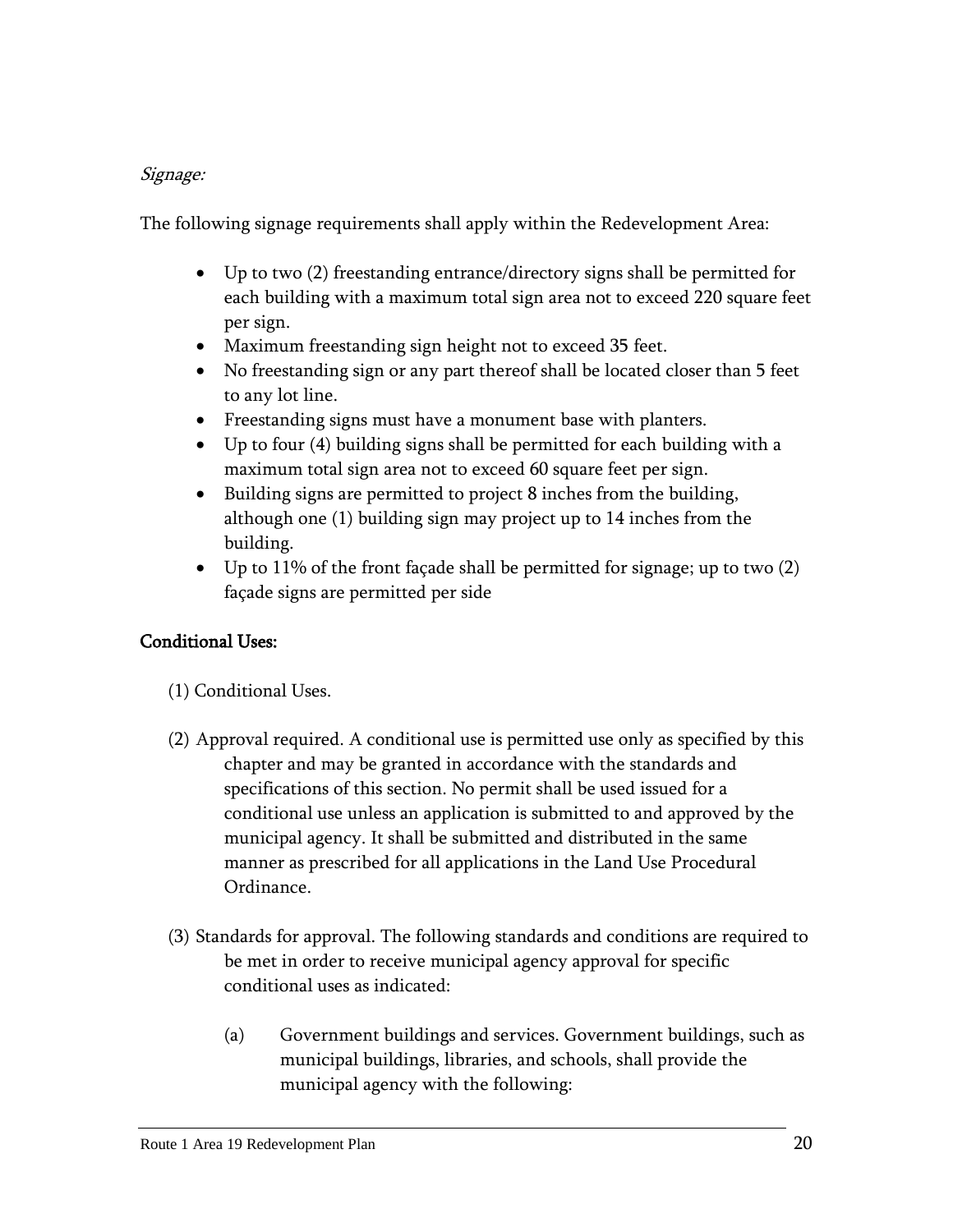- [1] A set of plans, specifications and plot plan and a statement setting forth the need and purpose of the installation.
- [2] Proof is furnished to the municipal agency that the proposed installation in a specific location is necessary and convenient for the efficiency of the public utility system or the satisfactory and convenient provision of service by the utility to the neighborhood or area in which the particular use is to be located, further provided that the design of any building in connection with such facility conforms to the general character of the zone and will in no way adversely affect the safe and comfortable enjoyment of property rights of the Redevelopment Zone in which it is located; that adequate and attractive fences and other safety devices will be provided; and that sufficient landscaping, including shrubs, trees and lawn, are provided and will be periodically maintained.
- [3] Landscaping and buffer requirements as specified in this chapter shall apply.
- (b) Churches, synagogues, parish houses and similar religious uses, including parochial and private schools.
	- [1] All regulations for the Redevelopment district in which the use is to be located shall be complied with.
	- [2] Parking shall be provided in accordance with the requirements of this article.
	- [3] Where parking areas are adjacent to a residential zone, a twenty-five- foot-wide buffer strip, including fences and shrubs, no less than eight (8) foot high shall be provided.
	- [4] Landscaping and buffering shall be provided in accordance with this section.
- (c) Plant nurseries, nursery stock supplies and sales and garden landscape supplies.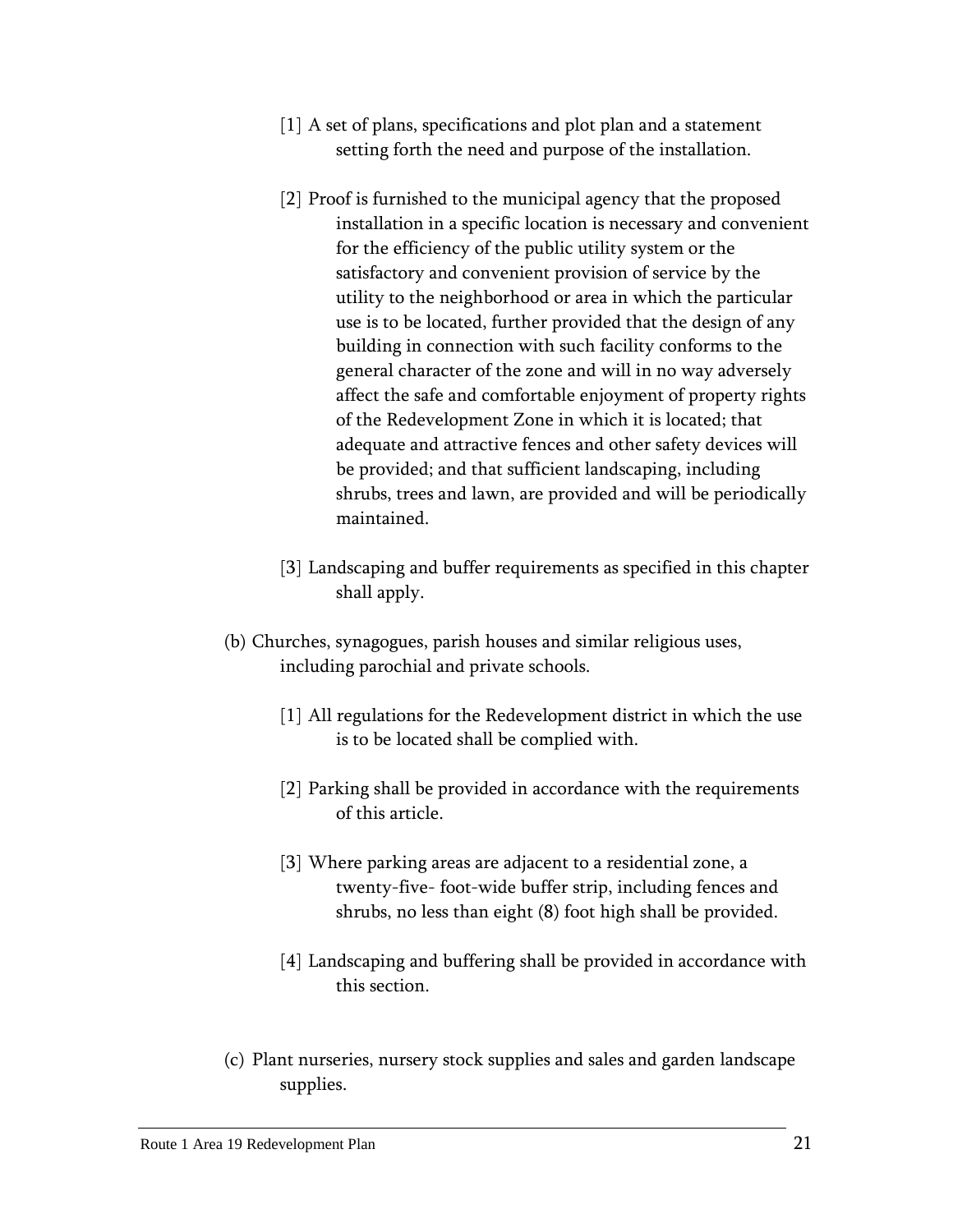- [1] With the exception of the landscape plants, shrubs and trees, all materials shall be contained within a building, except that open storage and sales areas may be maintained in a side or rear yard, provided that such open storage and sales area are contiguous to the building and are encircled by a fence of a design which is homogeneous to the adjacent building and provided approval by the Municipal Agency is granted.
- [2] An eight-foot-high solid fence shall be so designed as to screen all materials and supplies, except plant materials, from public view.
- (d) Trailer and mobile home sales, recreation equipment sales, swimming pool sales and boat and marine equipment sales. All materials shall be contained within a building, except that open storage and sales areas may be maintained in a side or rear yard, provided that such open storage and sales areas are contiguous to the building and provided approval by the Municipal Agency is granted.
- (e) Automotive uses. Automotive gasoline stations, automotive service stations, automotive repair garages, automotive sales and services, automotive sales lots and automotive washes shall be permitted in the zone, provided that such uses satisfy the criteria set forth in this section. All automotive uses specified herein may be established as joint uses with other automotive uses, provided that such joint uses collectively satisfy the criteria set forth in this section.
	- [1] The following activities, where appropriate, are to occur entirely on-site within specifically designated areas:
		- [a] Parking for customers and employees while on premises.
		- [b] Storage of vehicles left by customers to await service.
		- [c] Storage of other vehicles.
		- [d] Vehicle sales display areas.
		- [e] Loading or unloading of vehicles transported to or from the site.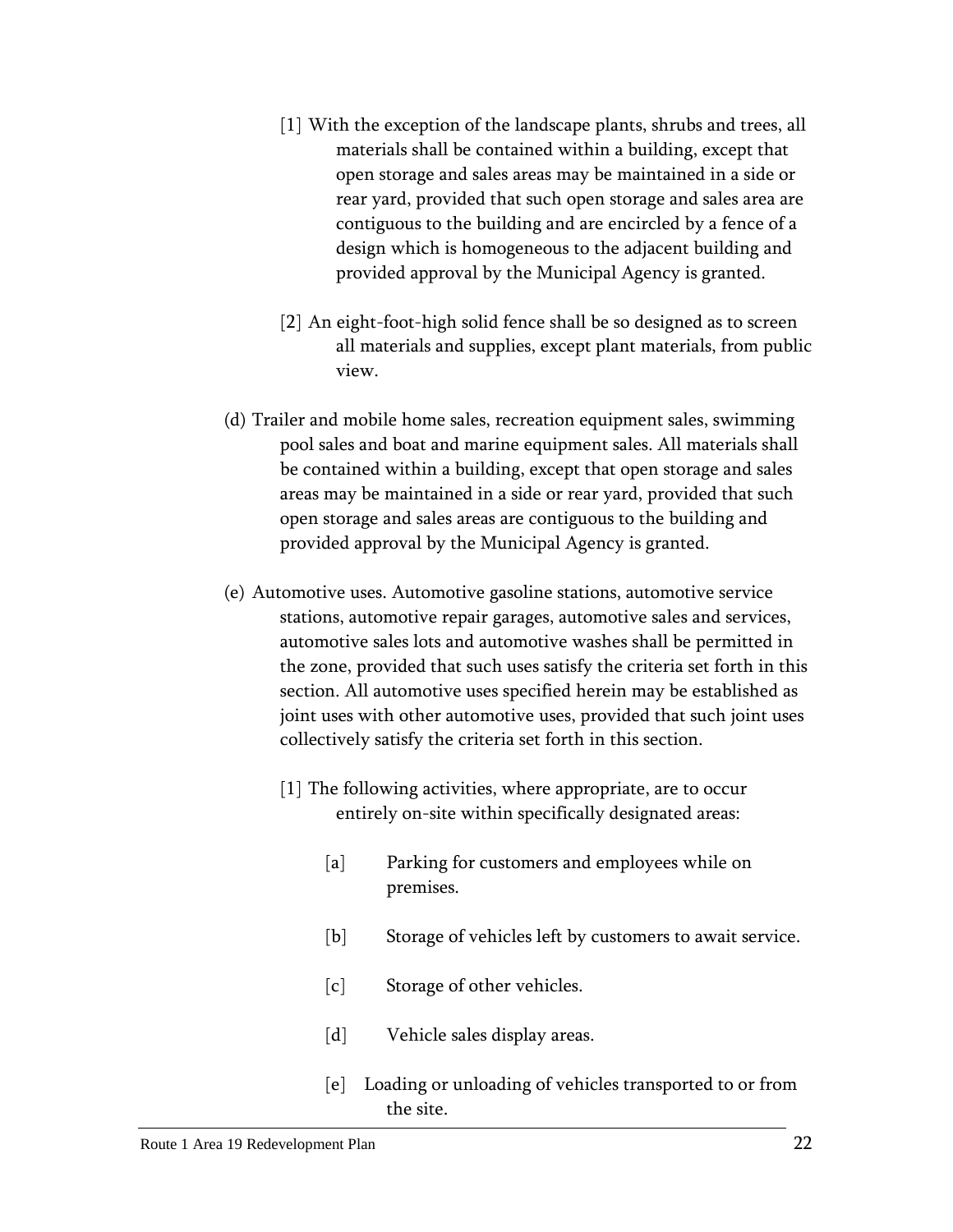- [f] Buildings within which repair, service or other work shall take place.
- [g] Other areas within which repair, service or other work shall take place.
- [h] All permitted uses established in conjunction with automotive uses shall be clearly accessory in nature.
- [i] No more than one accessory use may be established in conjunction with the enumerated automotive uses.
- [i] No more than three automotive related uses may operate on a site.
- [k] Structure housing accessory uses shall be no longer than 2,500 square feet.
- [l] All other requirements for the zone.
- [2] Designated areas for specified activities may be shared by mixed uses, but designated areas shall be used solely for the activities approved.
	- [a] Parking areas shall be used only for parking of vehicles by customers and employees.
	- [b] Storage of sale or rental cars, trucks, trailers, boats or other vehicles shall be limited to areas specifically designated and approved for that purpose.
	- [c] Repair and service work shall be confined to designated areas.
	- [d] To storage of cars, trucks, trailers, boats or any other vehicles not being services or repaired on the premises of an automotive gasoline station, automotive service station or automotive repair garage shall be prohibited.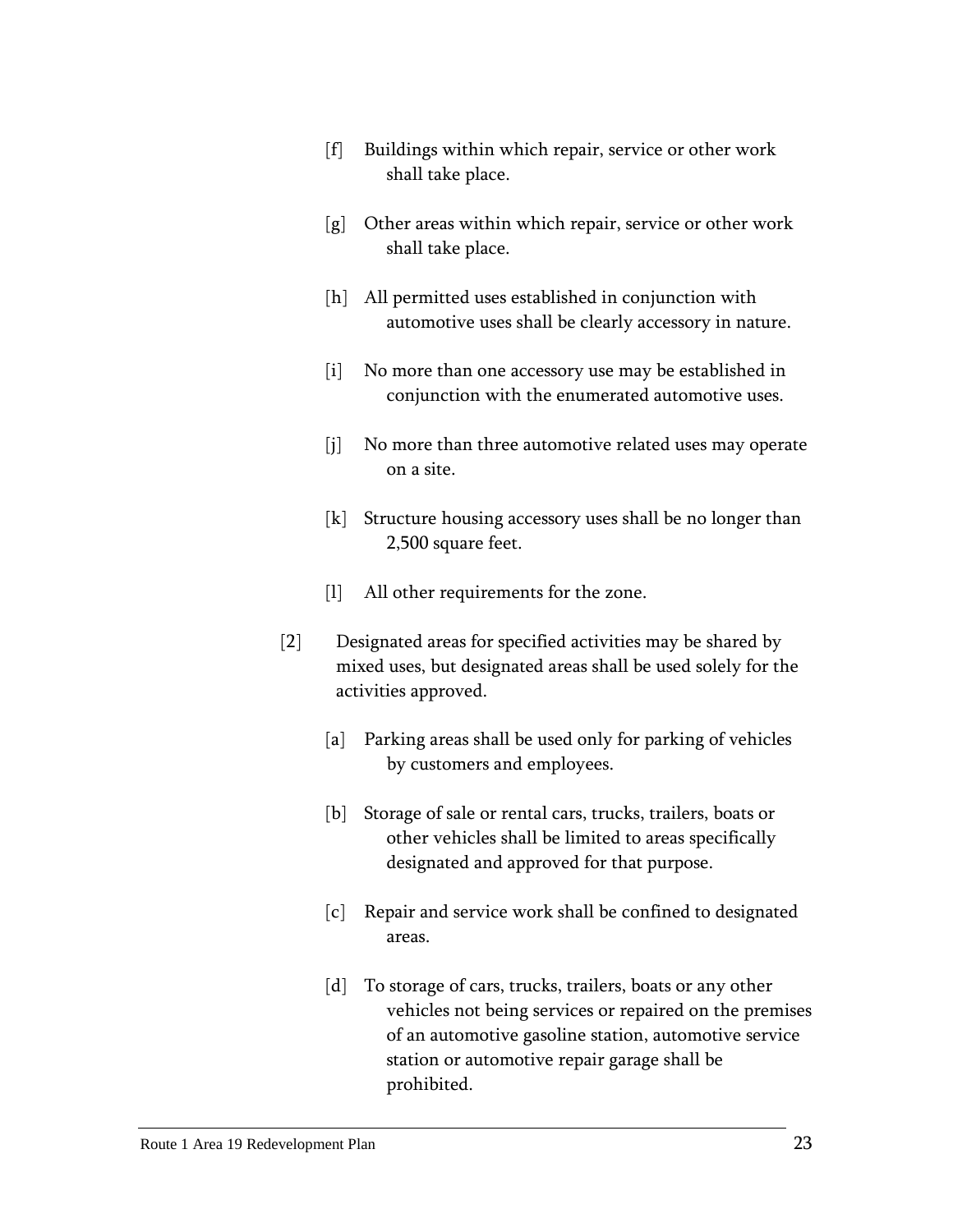- [e] Storage of any vehicle requiring body work or which is inoperable because of major repairs required shall be permitted only in designated areas at an automotive repair garage or automotive sales and service.
- [3] Designated areas for vehicular storage or display need not conform to standards for parking but shall be segregated from parking areas. Storage areas shall be screened from view to a height of eight (8) feet. Display areas shall be separated with a height of not less than five (5) feet.
- [4] Sites shall be limited to locations as follows:
	- [a] Automotive car washes and automotive gasoline stations shall be located where pedestrians traffic at peak hour is projected to be less than fifty (50) persons.
	- [b] Automotive car washes shall be located where vehicle stacking will not impede the free flow of traffic on adjoining properties and public rights-of-way.
	- [c] Storage or display of rental of vehicles is permitted only as an accessory to an automotive sales and service use.
	- [d] Vehicle towing or transport services shall be permitted only as an accessory to an automotive service station, automotive repair garage or an automotive sales and service use.
- [5] Buildings shall be designed to preserve sufficient open area to establish conforming parking areas in the amount of one space for each three hundred (300) square feet of gross floor area. Said open area may be designated for other uses.
- [6] When located adjacent to any property in a zone permitting residential usage or a residential use, automotive uses shall:
	- [a] Maintain between any outdoor activity other than parking and the residentially zoned property.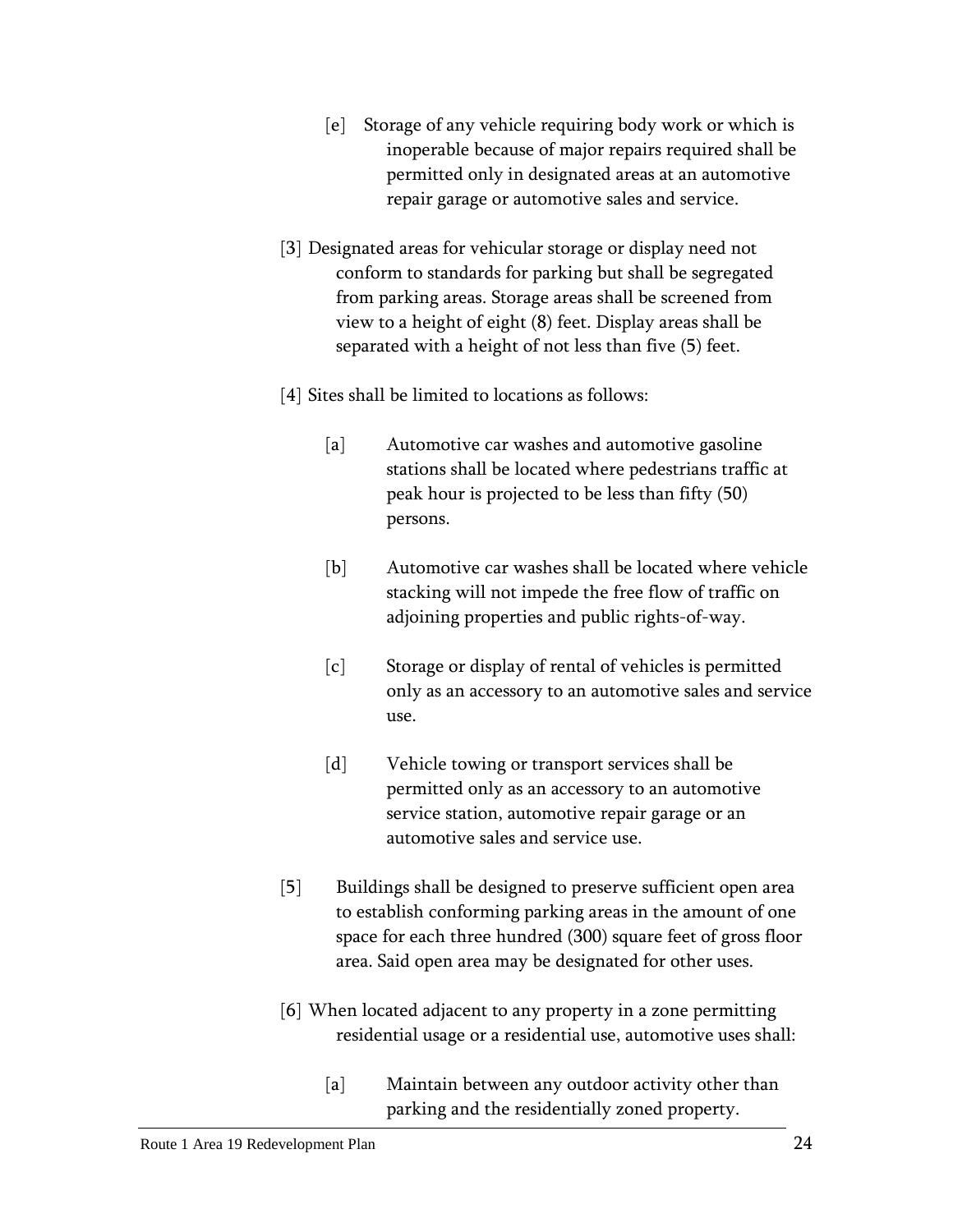- [b] A twenty-five (25) foot buffer.
	- [1] An eight-foot-high visually solid fence, wall or landscape screen.
	- [2] Adequate noise control measures to attenuate vibrations and audible sound to conform to all laws and ordinances in effect for residential areas.
- [b] Limited vehicles to not more than two (2) axles and not more than ten (10) ton gross vehicle weight.
- [c] Prohibit a facade sign on that facade of the building that faces a zone permitting residential uses.
- [d] Prohibit the placement of a freestanding sign within one hundred (100) feet of a zone permitting residential uses.
- [7] In addition to the conditional use criteria enumerated above, said uses shall also be subjected to the following zoning requirements which shall not be conditional criteria for the use:
	- [a] Setbacks. The front setbacks shall be not less than forty (40) feet. The side setbacks shall not be less than fifteen (15) feet and a total side yard setback shall not be less than fifty (50) feet. The rear yard setback shall not be less than forty (40) feet. Where one of the yards adjoins a residential zone, the commercial use shall maintain not less than the setbacks required in that zone. A cantilevered cover or canopy may be permitted to extend into the front yard, provided that it is at least twenty (20) feet from any front property line and maintains the required setback of the zone.
	- [b] Parking. Not more than five (5) vehicles may be stored in the area between the street and the setback line of the principal building.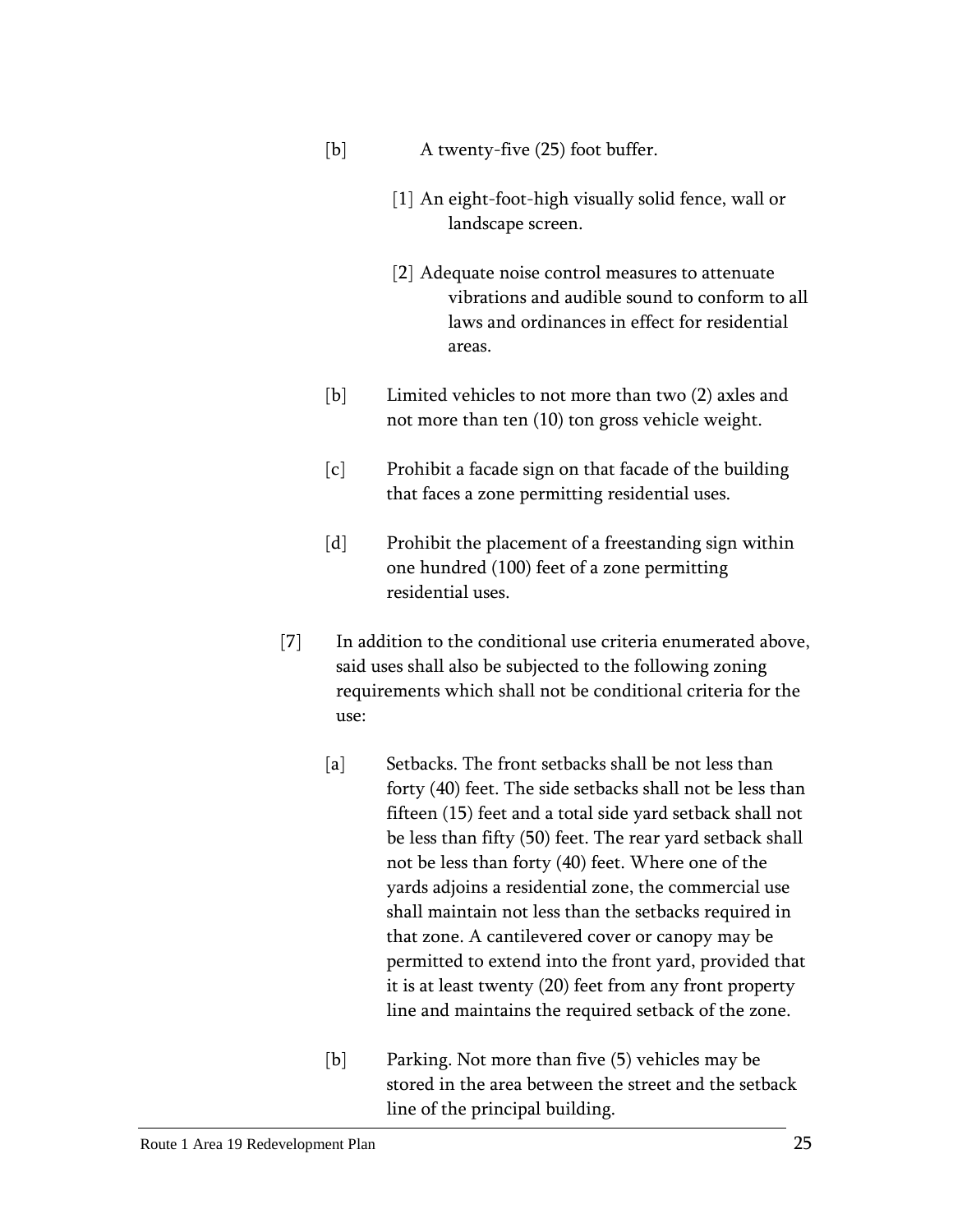- [c] Curb cuts and driveways.
	- [1] On a corner lot, a driveway shall be at least twenty-five (25) feet from the street intersection, as measured along the property lines.
	- [2] Driveways shall be no less than twenty-five (25) feet and no more than thirty (30) feet wide. The driveway shall be flared or slanted at the curbline to facilitate auto ingress and egress.
	- [3] Curb cuts shall be no less than ten (10) feet from any adjacent property line.
	- [4] Any two (2) driveways giving access to a single street shall be separated by a curbed island of at least fifty (50) feet.
	- [5] A raised curb of at least six (6) inches in height shall be provided along the street property lines, except for driveway openings.
	- [6] There shall not be more than two (2) curb cuts providing access to any one (1) street.

## [d] Signs

- [1] Freestanding signs. One (1) freestanding sign shall be permitted, provided that the aggregate area of all sides of the sign shall not exceed seventy-five (75) square feet.
- [2] Facade signs. Facade signs shall be allowed on front or side facades so as to not exceed fifteen percent (15%) of the square footage of the facade on which it is located.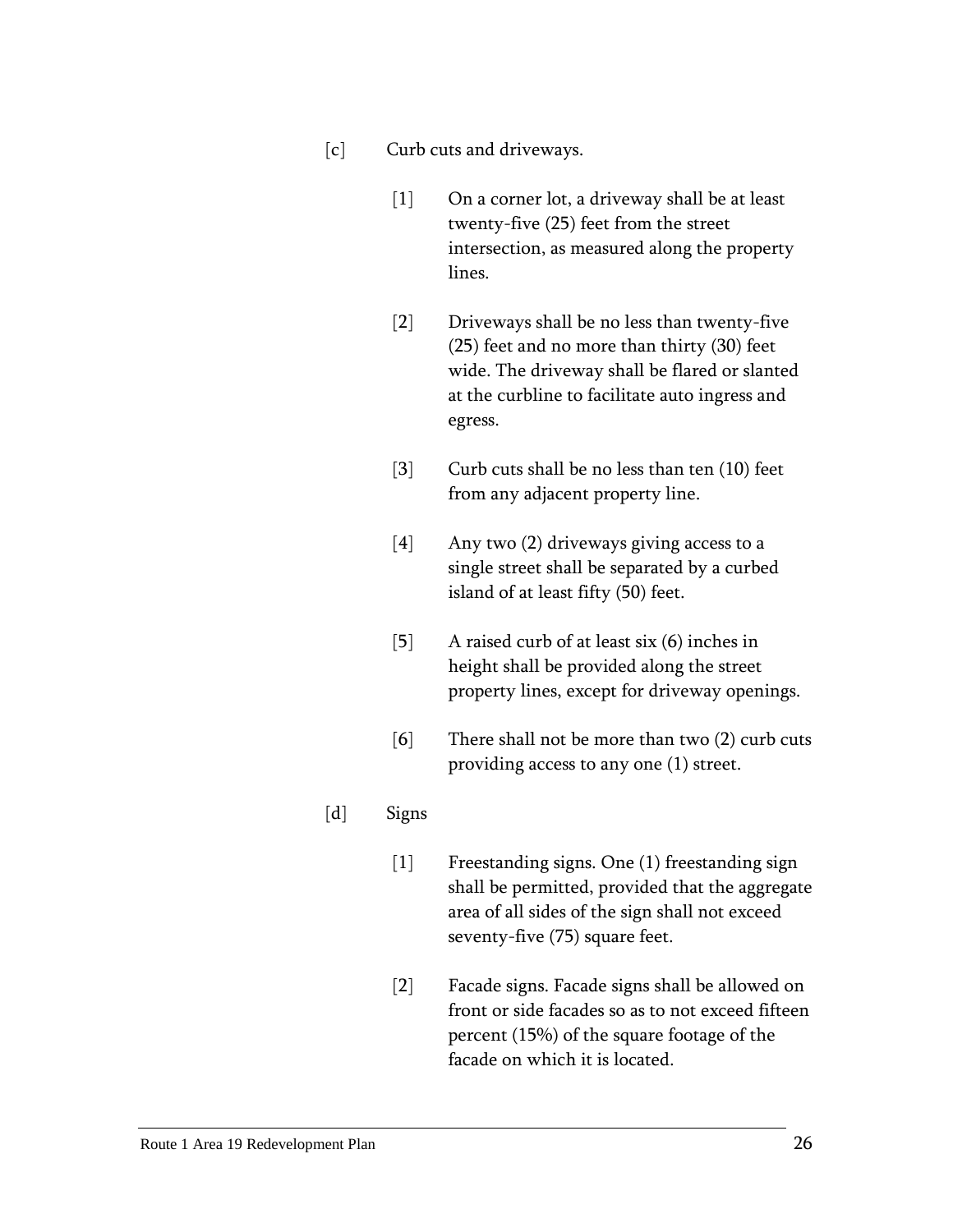- [3] Other signs. Other signs that may be required by state or federal law shall be allowed, but no other advertising signs shall be permitted.
- [e] Lighting. No strings of multiple lights shall be permitted.
- [f] Pavement. All parking, access and driveway areas shall be paved with a permanent surface, such as macadam, with proper drainage so as not to affect adjacent property owners.
- [g] Location of fuel dispensers. All dispensers shall be on curbed safety islands which shall be a minimum of twenty-five (25) feet from any adjacent property line and twenty (20) feet from any public right-of-way.
- [h] Accessory buildings. All lifts, lubrication equipment, service pits and goods for sale shall be located within an enclosed building. With the exception of such items as wiper blades, oil and tires, outdoor displays of products for sale or rental shall not be permitted. Accessory buildings shall not be permitted, except for the temporary storage of trash or garbage.
- [i] Fuel tanks. Fuel storage tanks shall be placed underground and at least ten (10) feet from any structure. Tanks having a capacity of six thousand (6,000) gallons or more shall be located at least a minimum distance from any structure according to the following schedule:

| Gallons   | Minimum           |
|-----------|-------------------|
|           | Separation (Feet) |
| 6,000     | 20                |
| 12,000    | 25                |
| 20,000    | 30                |
| 50,000    | 40                |
| Unlimited | 50                |
|           |                   |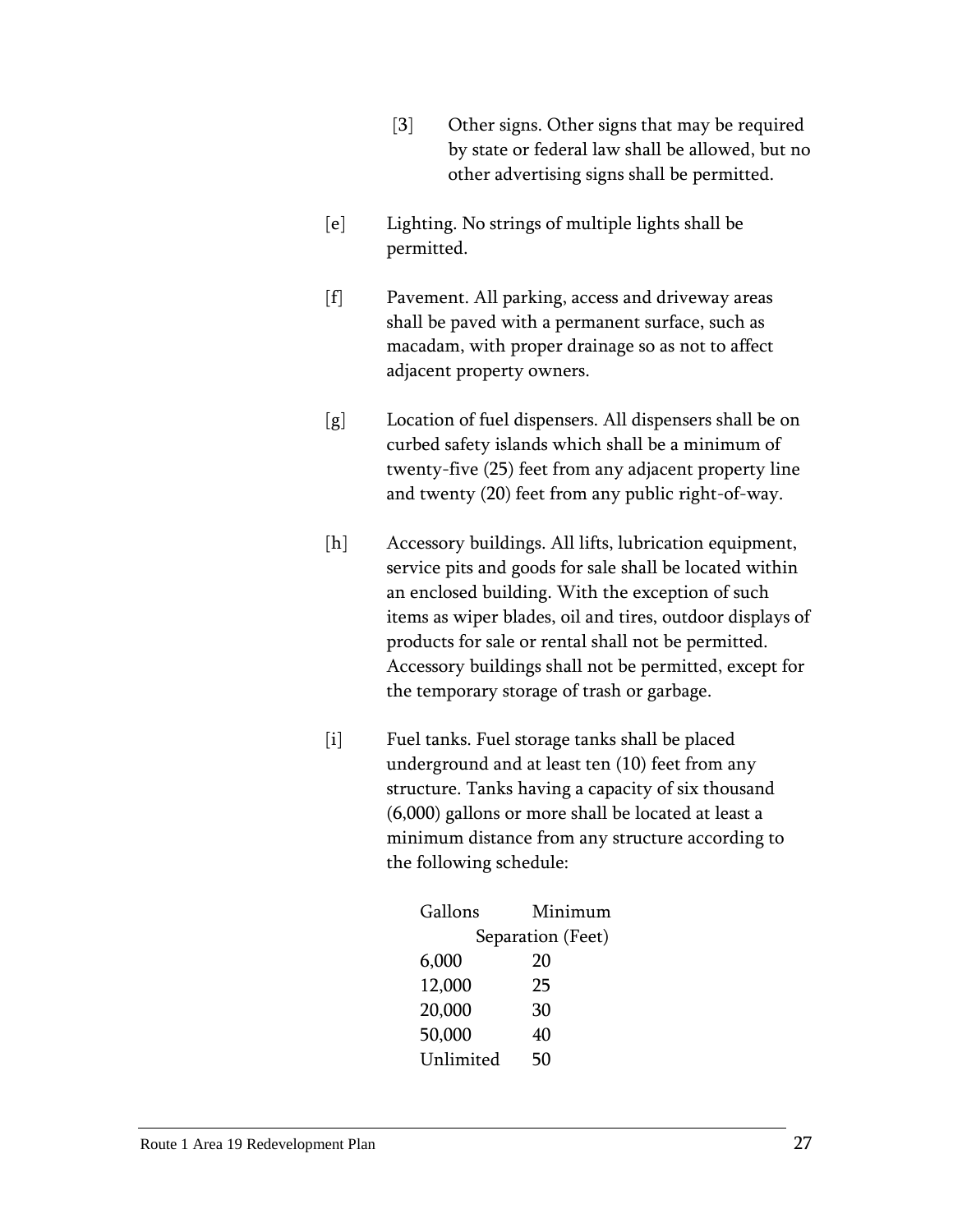- [i] Landscaping buffers and screening shall be provided as follows:
	- [1] A minimum landscaped area five (5) feet wide shall be provided along all property lines abutting public streets, except where curb cuts are permitted.
	- [2] All buffers and landscaped areas shall protected from adjacent parking areas by curbs, or concrete, metal or wood bumpers at least six (6) inches in height and securely anchored into the ground.
	- [3] Service areas and parking areas shall be screened from abutting property. A minimum of a six-foot architecturally solid fence shall be erected on all property lines, except the front property line.
- [8] Quasi-public uses. Quasi public uses, such as clubs, social organizations and other public gathering places not publicly owned. Not commercial in nature and not specifically listed in this section shall adhere to the following:
	- [a] Parking shall be provided in accordance with the requirements of this section.
	- [b] Where parking areas are adjacent to a residential zone or use, a twenty-five (25') foot wide buffer strip, including fences and shrubs, no less than eight (8) feet high shall be provided.
	- [c] Landscaping and screening shall be provided in accordance with the requirements of this Article.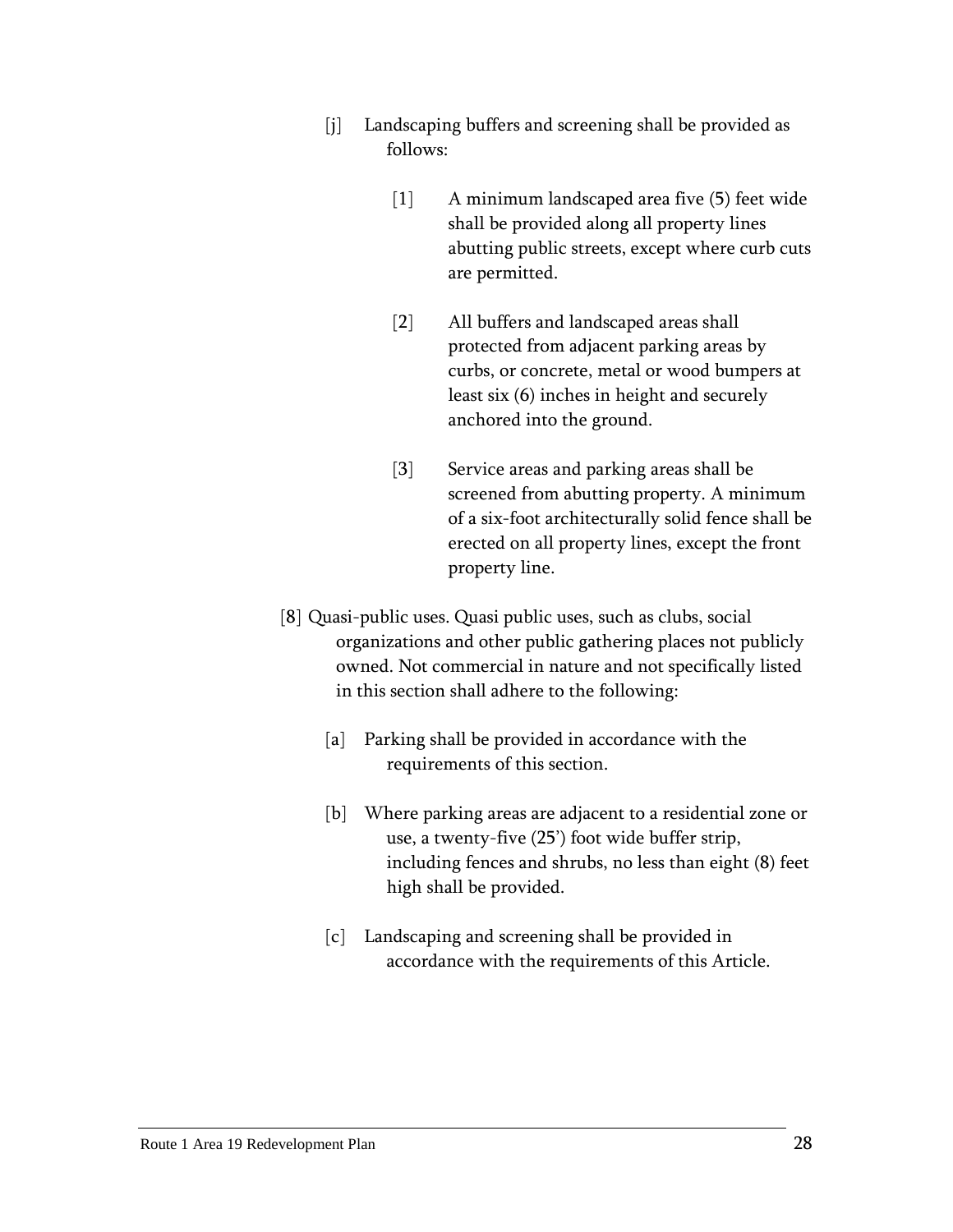## <span id="page-32-0"></span>III. PLAN RELATIONSHIP WITH OTHER PLANS

### RELATIONSHIP TO THE TOWNSHIP MASTER PLAN

The Township of Woodbridge's last comprehensive Master Plan was prepared in February 2009 and Reexamination was prepared in 2016. The Master Plan recommended this area be devoted to redevelopment.

The Master Plan adopted the following goals that are relevant to this Plan:

- To encourage and control commercial development by limiting regional commercial and office development to major highway corridors.
- To continue attracting premier Retail, Industrial, and Office end users to the Township.
- To expand and protect the Township's ratable base through the attraction and retention of nationally known and respected companies.
- To expand retail and service activities in appropriate locations to meet the future shopping needs of Township residents.

#### MASTER PLANS OF ADJACENT MUNICIPALITIES

The Route 1 Area 19 Redevelopment Area is located along Route 1 and not near any adjacent municipalities. This Redevelopment Plan is not expected to have an adverse impact on any adjacent municipalities.

## MIDDLESEX COUNTY PLANS

## Middlesex County Growth Management Strategy

Between 1990 and 1995, Middlesex County prepared phased Growth Management Strategy to address infrastructure need, regional design and growth management strategies. The County was subdivided into four regions. Woodbridge Township is located in the northeast region, as were all neighboring municipalities.

Phase I of the plan found that large levels of public & private investment were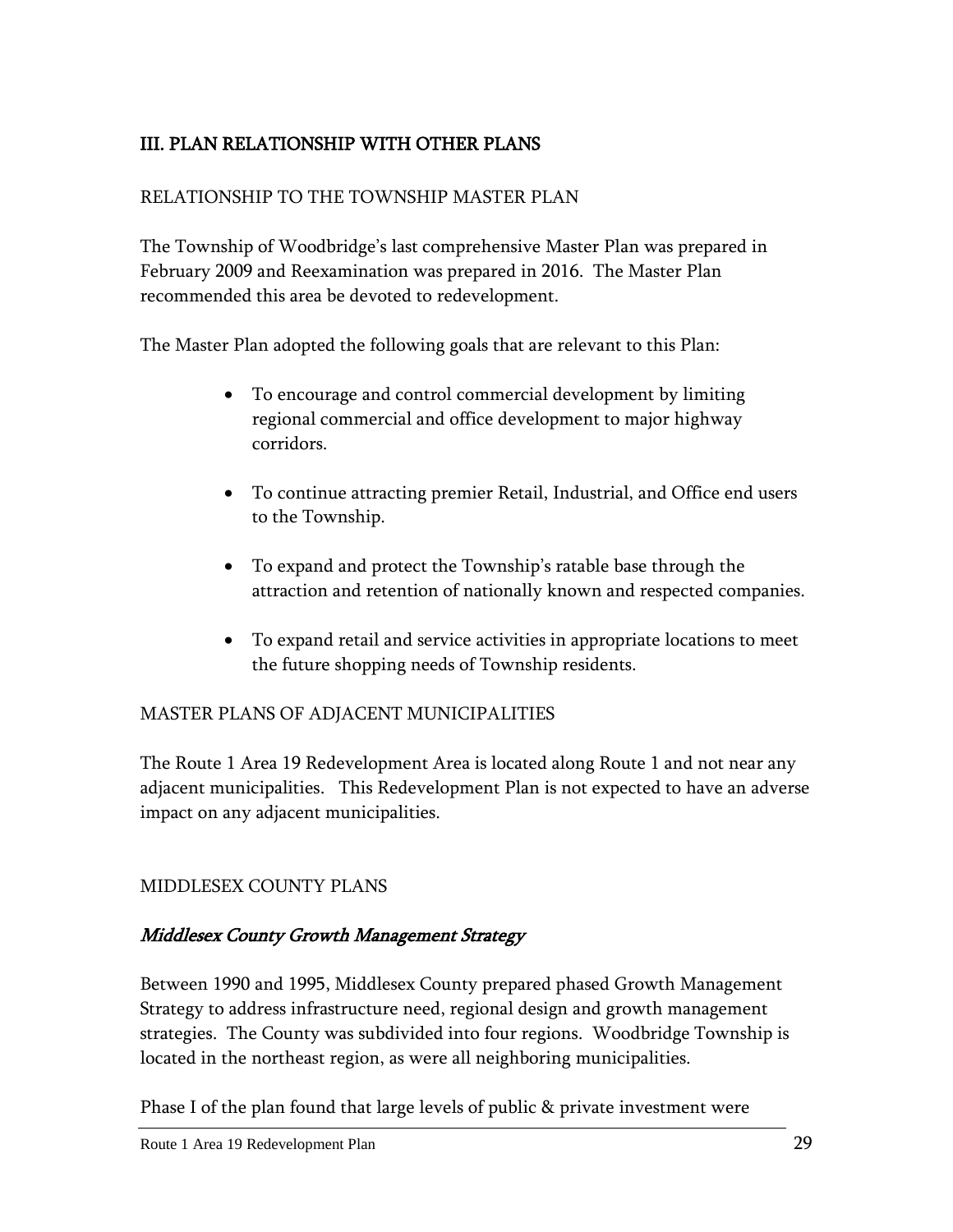necessary to maintain infrastructure with the highest cost items being maintenance and improvement to sewers, parks and roads.

Phase II of the plan focused on managing actual growth pertaining to five specific case studies. None of the case studies focused on areas of Woodbridge.

Phase III of the study, three primary recommendations were made as part of the Metropark Case Study:

- Traffic congestion inhibits growth in the area. Access to Metropark is limited by the narrow rail underpasses and New Jersey Transit's parking expansion will place an even greater burden on local roads. Transportation management measures should be implemented intensively for this area;
- The NJ Transit parking deck project includes the construction of space for retail facilities to better serve commuter needs. Additional retail development to serve nearby office workers should be evaluated;
- Growth in this study area is limited by increasingly scarce buildable land and the need for increased sewage capacity in the Township. A stormwater management plan should be developed for the entire South Branch of the Rahway River drainage area in order to determine the most effective stormwater control measures.

This Route 1 Area 19 Plan is consistent with the recommendations discussed in the Middlesex County Growth Management Strategy.

## Consistency with Middlesex County Master Plan

The Route 1 Area 19 Redevelopment Plan is generally consistent with the elements of the Middlesex County Master Plan, a document that addresses sprawl and sustainability in the region. The Route 1 Area 19 Redevelopment Plan relates directly to the goals, values and objectives of the Middlesex County Master Plan which aims to:

 Make fuller use of existing transportation lines and facilities. The County Plan anticipated that public transportation would achieve greater significance as a necessary alternative to the private automobile, with its attendant problems of pollution, energy availability, and congestion;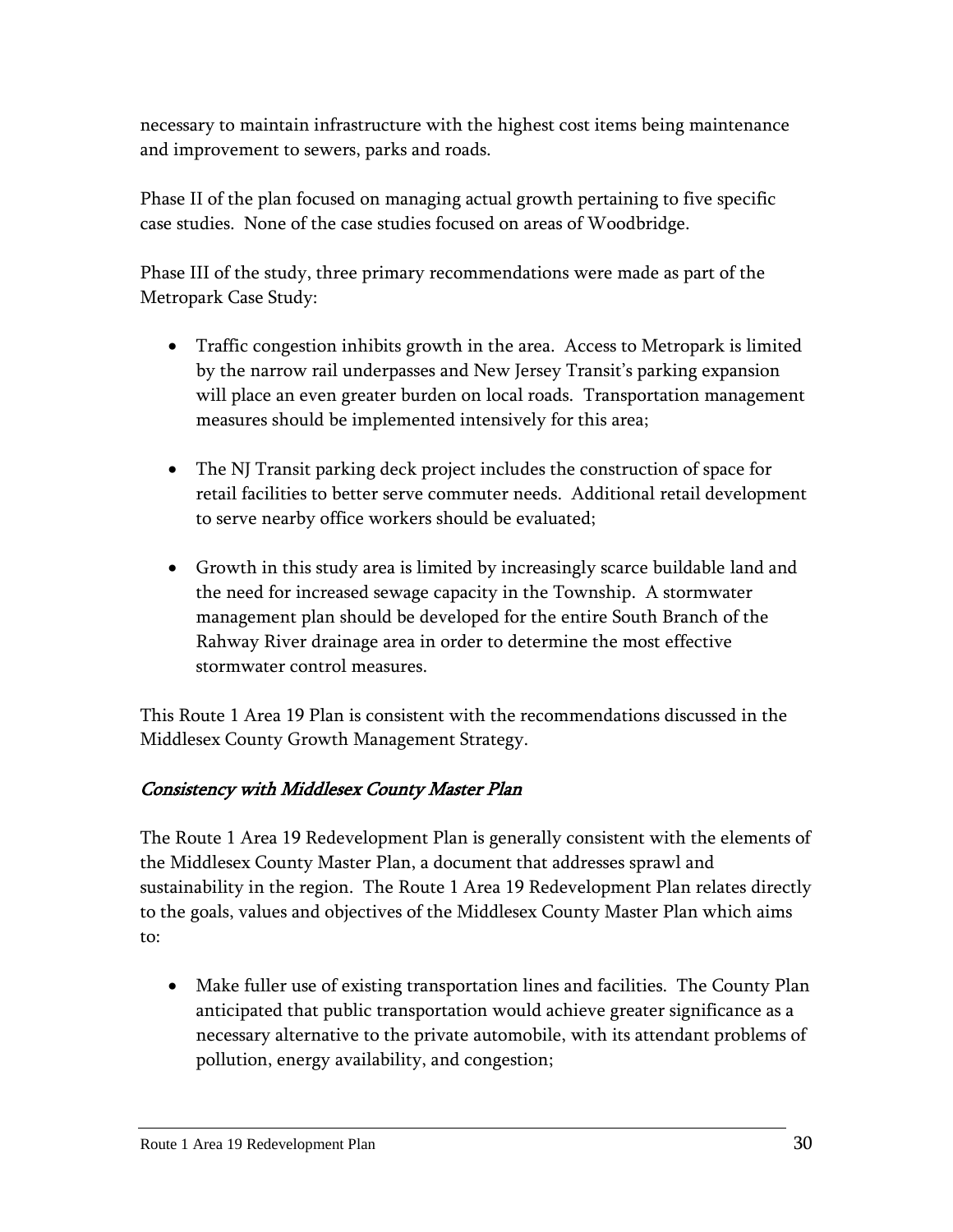- Find a more feasible alternative to the present situation of "strip" commercial development found on major roads, and single-family homes on unnecessarily large lots;
- "Cluster" future growth around definable town centers and transportation facilities to include commercial and office employment as well as residential, with land use intensity decreasing as distance from the town center increases.

## New Jersey State Development & Redevelopment Plan

The Route 1 Area 19 Redevelopment Plan is consistent and would effectuate, the plans and policies of the New Jersey State Development and Redevelopment Plan (SDRP), adopted in 2001. The SDRP is a unique document that guides State-level development and redevelopment policy as well as local and regional planning efforts. This Plan is consistent with the following statewide goals in the SDRP.

- Revitalize the State's cities and towns;
- Promote beneficial economic growth, development and renewal for all residents of New Jersey;
- Protect the environment, prevent and clean up pollution;
- Provide adequate public facilities and services at a reasonable cost;
- Preserve and enhance areas with historic, cultural, scenic, open space, and recreational value;
- Ensure sound and integrated planning and implementation statewide.

The SDRP also includes a State Plan Policy Map, which divides the state into regions, known as Planning Areas, and includes specific goals for each area.

The Policy Map also identifies "Centers", locations into which development is to be directed, "Environs," areas to be protected from future growth. The Township of Woodbridge falls in the 'Metropolitan Planning Area' (PA1). The State Plan recognizes that all communities in this planning area are essentially fully developed; hence much of the change in land uses will occur as redevelopment.

The State Plan's planning objectives for the 'Metropolitan Planning Area' includes: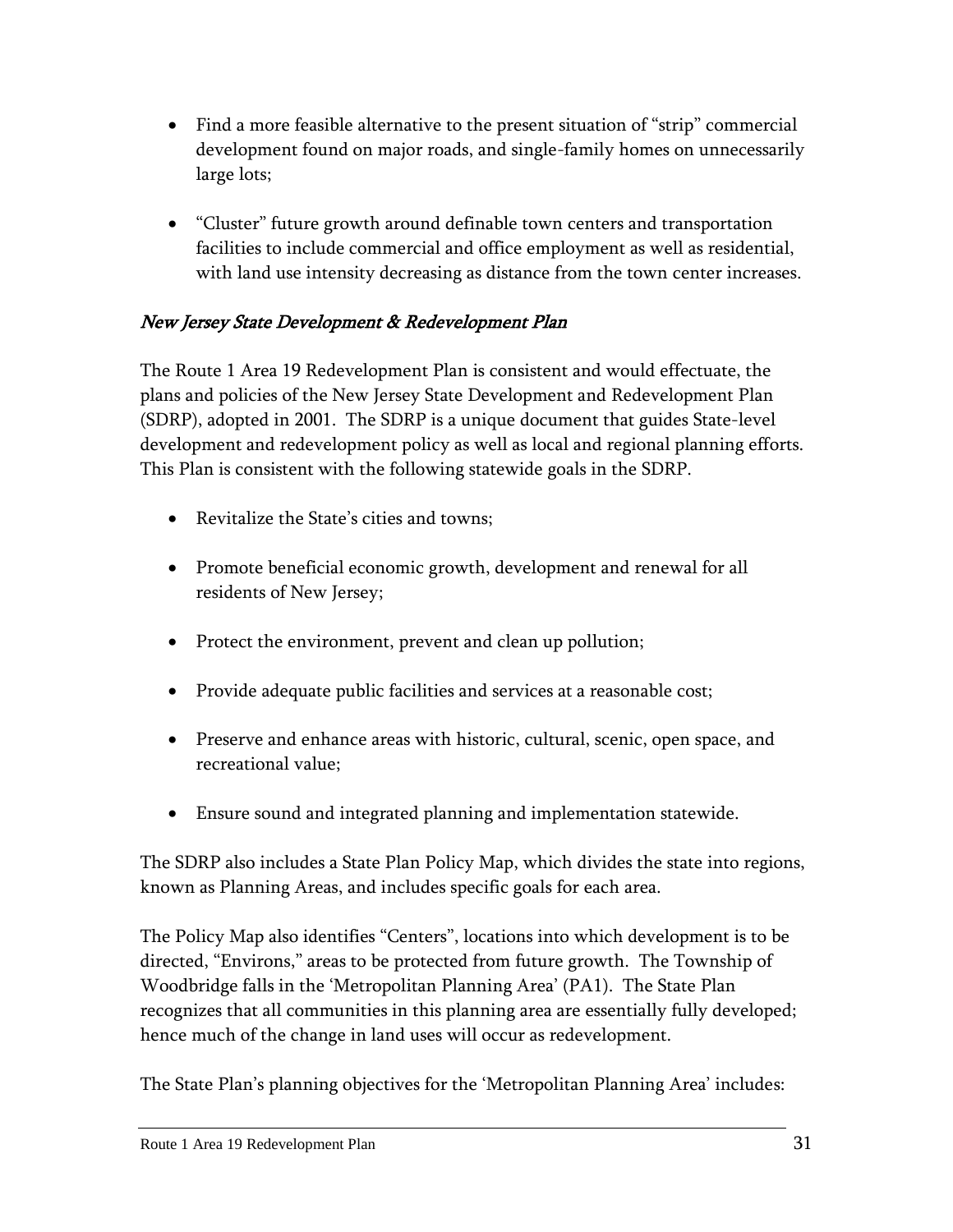- Providing for much of the state's future redevelopment;
- Revitalizing cities and towns;
- Redesigning areas of sprawl;
- Protecting the character of existing stable communities.

As of the writing of this Plan, a new State Plan is being developed, called "The State Strategic Plan: New Jersey's State Development and Redevelopment Plan."

This Plan will serve to meet each of these goals for the designated area.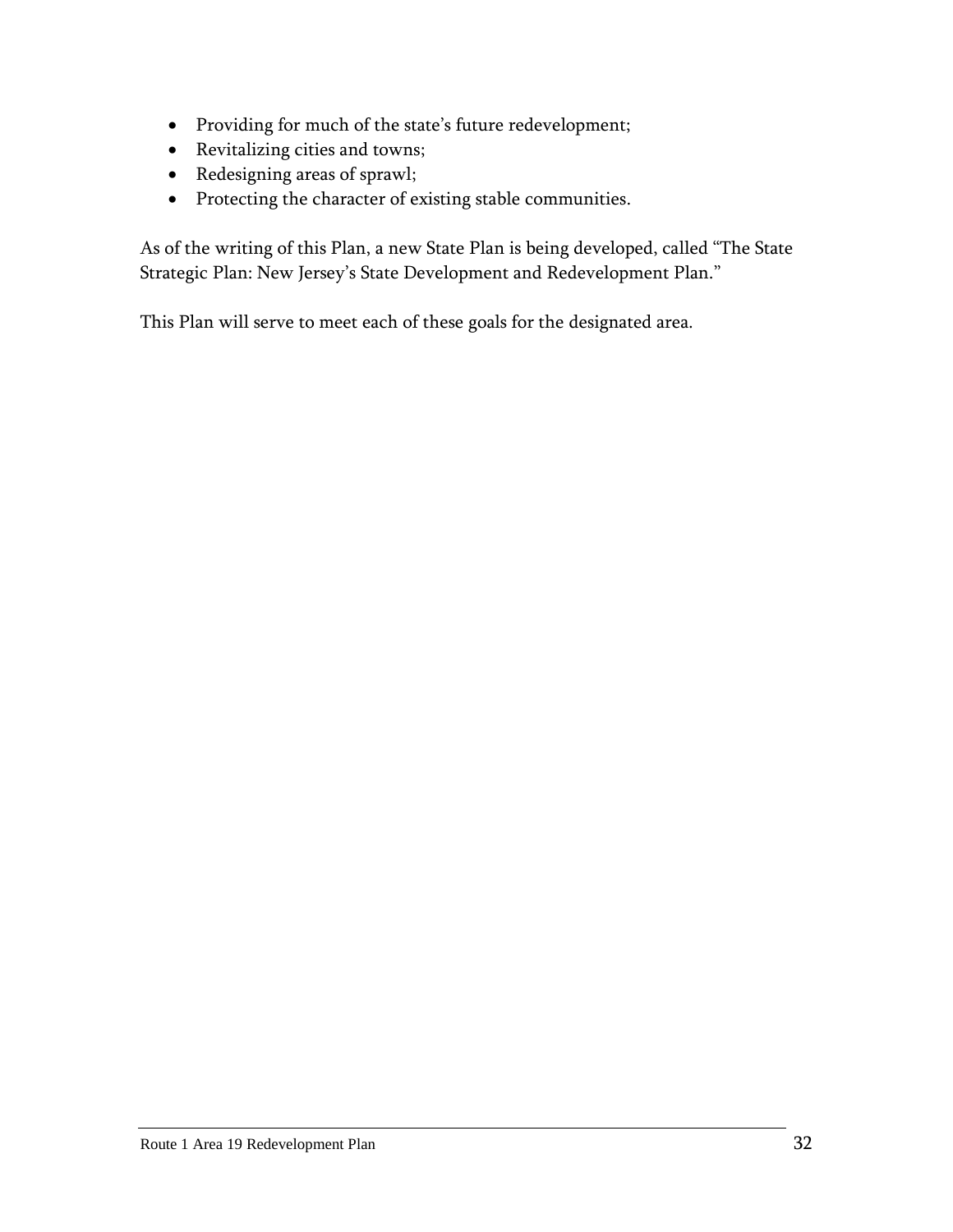## <span id="page-36-0"></span>IV. IMPLEMENTATION OF THE REDEVELOPMENT PLAN

## REDEVELOPMENT ENTITY

The Woodbridge Township Redevelopment Agency will serve as the Redevelopment Entity.

### Phasing:

- Projects may be developed in phases;
- The phasing may include phased start and completion dates among the various land use components, as well as internal phasing schedules within sections, subject to specific provisions in the redevelopment agreement.

#### SELECTION OF DESIGNATED DEVELOPERS

Potential redevelopers will be required to submit to the Redevelopment Entity for review and approval prior to the designation of a redeveloper(s) at a minimum:

- Financial responsibility and capability;
- Estimated development cost;
- Estimated time schedule;
- Conceptual site plans including elevations;
- Fiscal impact analysis.

## APPOINTMENT OF A DESIGNATED REDEVELOPER

The Redevelopment Entity may select one or more redevelopers to participate in the implementation of the Redevelopment Plan.

As part of the process to be designated a redeveloper, the Redevelopment Entity will negotiate a formal Redevelopment Agreement.

Designation of a Redeveloper(s) by the Redevelopment Entity shall be subject to the execution of an appropriate Redevelopment Agreement.

A person or entity that owns or controls the parcels within the Redevelopment Area shall be given priority in the designation of Redeveloper, provided such person or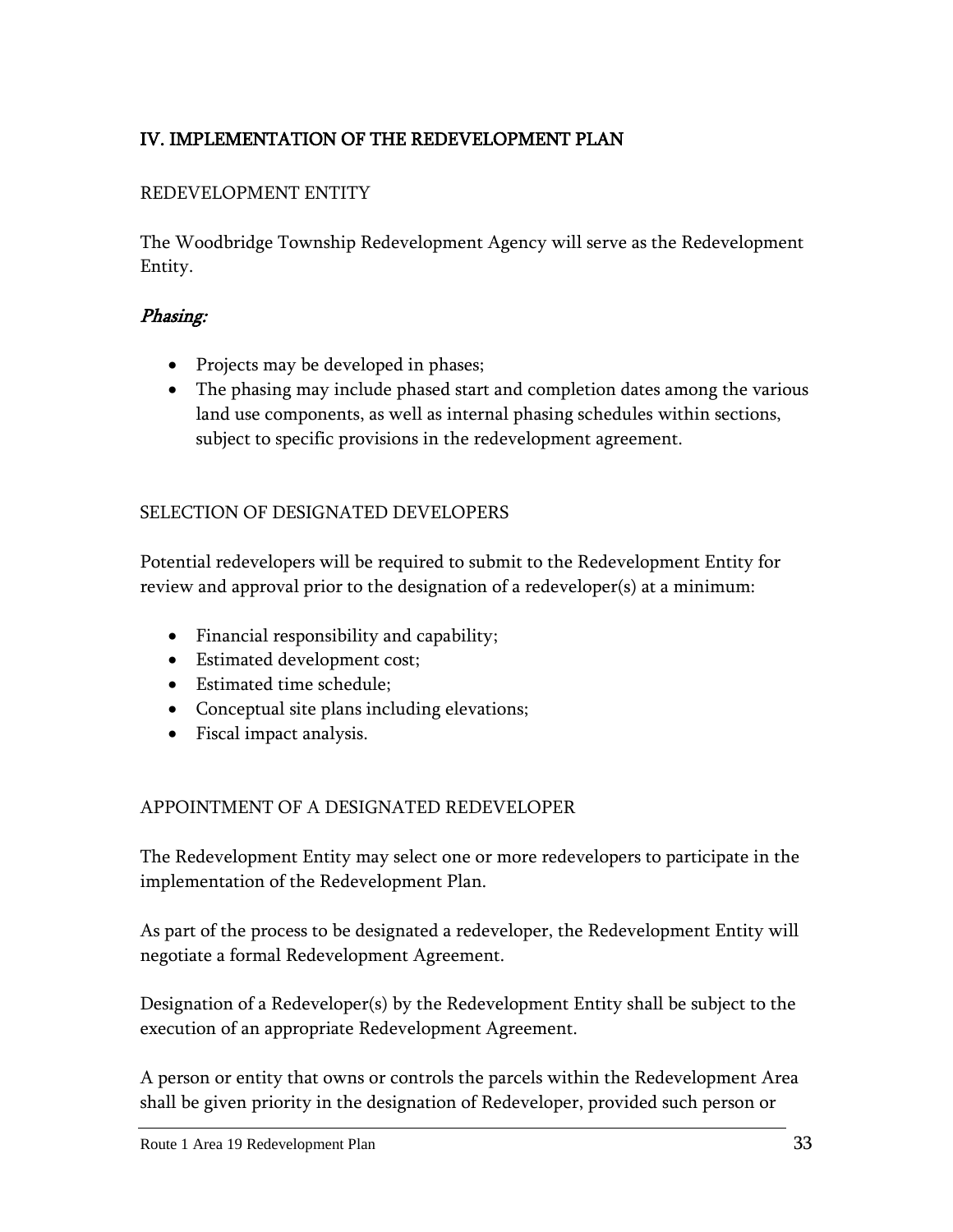entity has appropriate development experience and financial resources, as this would minimize acquisition costs and delay.

## CONDITIONS IN REDEVELOPMENT AGREEMENT(S)

Each Redevelopment Agreement will be contingent upon the following conditions, restrictions, and/or requirements.

- 1. Each Redevelopment Agreement will incorporate the pertinent aspects of the selected redeveloper's proposal and will address financial considerations, planning, phasing, development and such other issues as deemed appropriate and/or as required according to state law in order to implement the Redevelopment Plan.
- 2. A designated redeveloper will be obligated to complete on-site improvements as approved, together with any specified off-site improvements, as may be required in accordance with the Redevelopment Plan and the Redevelopment Agreement.
- 3. Any necessary deed of conveyance shall include a restriction that the designated redeveloper and his successors or assigns shall devote land to the uses specified in the designated redeveloper's final plan and shall not devote such land to any other uses.
- 4. No designated redeveloper will be permitted to dispose of property until the issuance of the Certificate of Completion, unless the prior written consent of the Redevelopment Agency has been obtained.
- 5. No covenant, agreement, lease, conveyance, or other instrument shall be effective or executed by the Township of Woodbridge and the Redevelopment Entity or by the purchasers or lessees from them, or by any successors in interest of such purchasers or lessees, by which land in the Redevelopment Area is restricted as to sale, lease, or occupancy upon the basis of race, color, creed, religion, ancestry, national origin, sex, or marital status.
- 6. The Redeveloper(s) shall pay to the Redevelopment Entity an application fee for consideration of redeveloper as a designated redeveloper and will fund an escrow for the Agency's costs in implementing redevelopment.